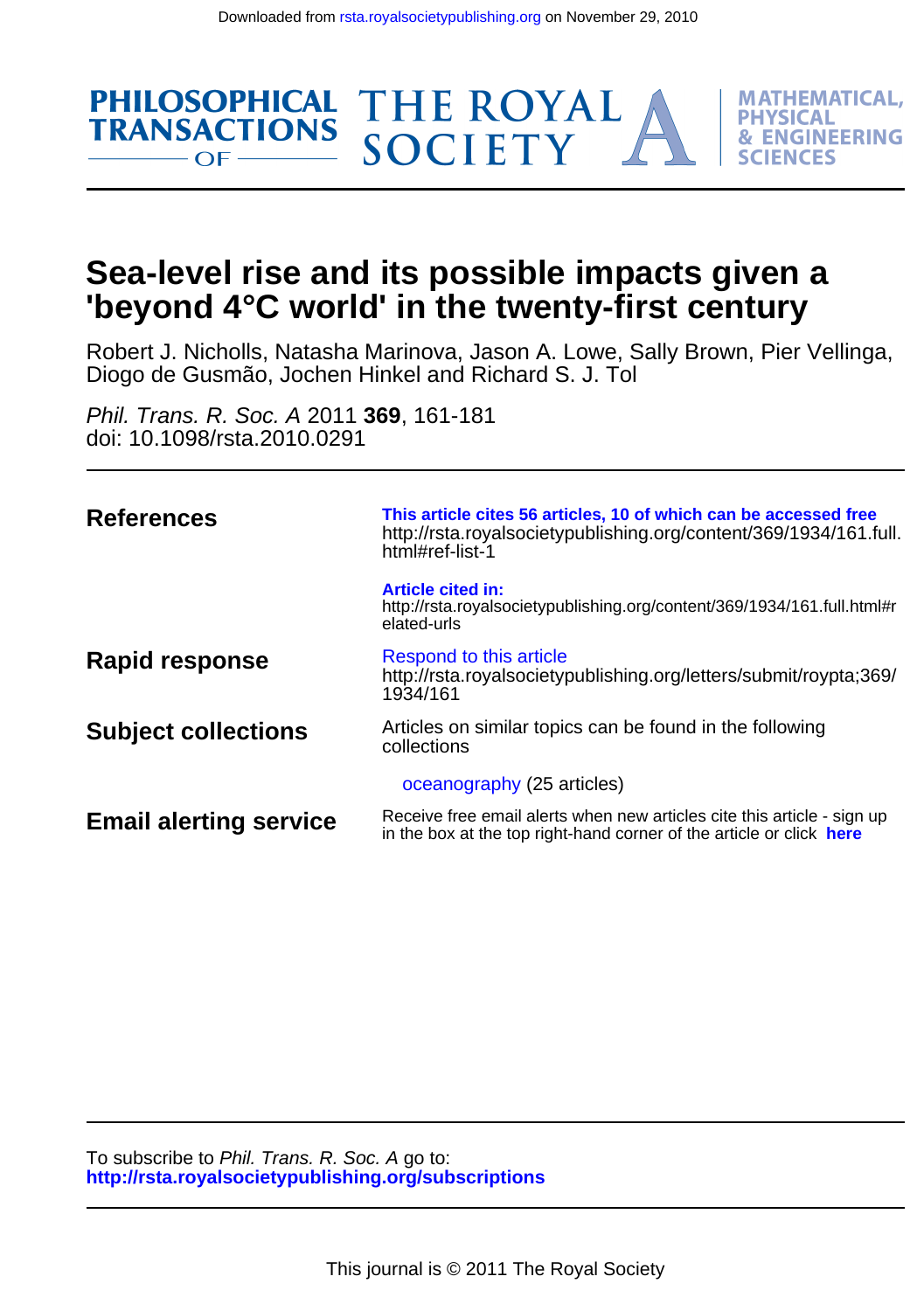

*Phil. Trans. R. Soc. A* (2011) **369**, 161–181 doi:10.1098/rsta.2010.0291

# **Sea-level rise and its possible impacts given a 'beyond 4◦C world' in the twenty-first century**

BY ROBERT J. NICHOLLS<sup>1,\*</sup>, NATASHA MARINOVA<sup>2</sup>, JASON A. LOWE<sup>3</sup>, SALLY BROWN<sup>1</sup>, PIER VELLINGA<sup>2</sup>, DIOGO DE GUSMÃO<sup>4</sup>, JOCHEN HINKEL<sup>5,6</sup> AND RICHARD S. J. TOL<sup>7,8,9,10</sup>

<sup>1</sup>*School of Civil Engineering and the Environment and the Tyndall Centre for Climate Change Research, University of Southampton, Southampton SO17 1BJ, UK* <sup>2</sup>*Wageningen University and Research Alterra, Wageningen, The Netherlands* <sup>3</sup>*Met Office Hadley Centre, Reading Unit, Reading, UK* <sup>4</sup>*Met Office Hadley Centre, Exeter, UK* <sup>5</sup>*Research Domain Transdisciplinary Concepts and Methods, Potsdam Institute for Climate Impact Research* (*PIK*)*, Potsdam, Germany* <sup>6</sup>*European Climate Forum, Potsdam, Germany* <sup>7</sup>*Economic and Social Research Institute, Dublin, Republic of Ireland* <sup>8</sup>*Research Unit Sustainability and Global Change, Hamburg University and Centre for Marine and Atmospheric Science, Hamburg, Germany* <sup>9</sup>*Institute for Environmental Studies and Department of Spatial Economics, Vrije Universiteit, Amsterdam, The Netherlands* <sup>10</sup>*Department of Engineering and Public Policy, Carnegie Mellon University, Pittsburgh, USA*

The range of future climate-induced sea-level rise remains highly uncertain with continued concern that large increases in the twenty-first century cannot be ruled out. The biggest source of uncertainty is the response of the large ice sheets of Greenland and west Antarctica. Based on our analysis, a pragmatic estimate of sea-level rise by 2100, for a temperature rise of 4◦C or more over the same time frame, is between 0.5 m and 2 m the probability of rises at the high end is judged to be very low, but of unquantifiable probability. However, if realized, an indicative analysis shows that the impact potential is severe, with the real risk of the forced displacement of up to 187 million people over the century (up to 2.4% of global population). This is potentially avoidable by widespread upgrade of protection, albeit rather costly with up to 0.02 per cent of global domestic product needed, and much higher in certain nations. The likelihood of protection being successfully implemented varies between regions, and is lowest in small islands, Africa and parts of Asia, and hence these regions are the most likely to see coastal abandonment. To respond to these challenges, a multi-track approach is required, which would also be appropriate if a temperature rise of less than 4◦C was

∗Author for correspondence (R.J.Nicholls@soton.ac.uk).

One contribution of 13 to a Theme Issue 'Four degrees and beyond: the potential for a global temperature increase of four degrees and its implications'.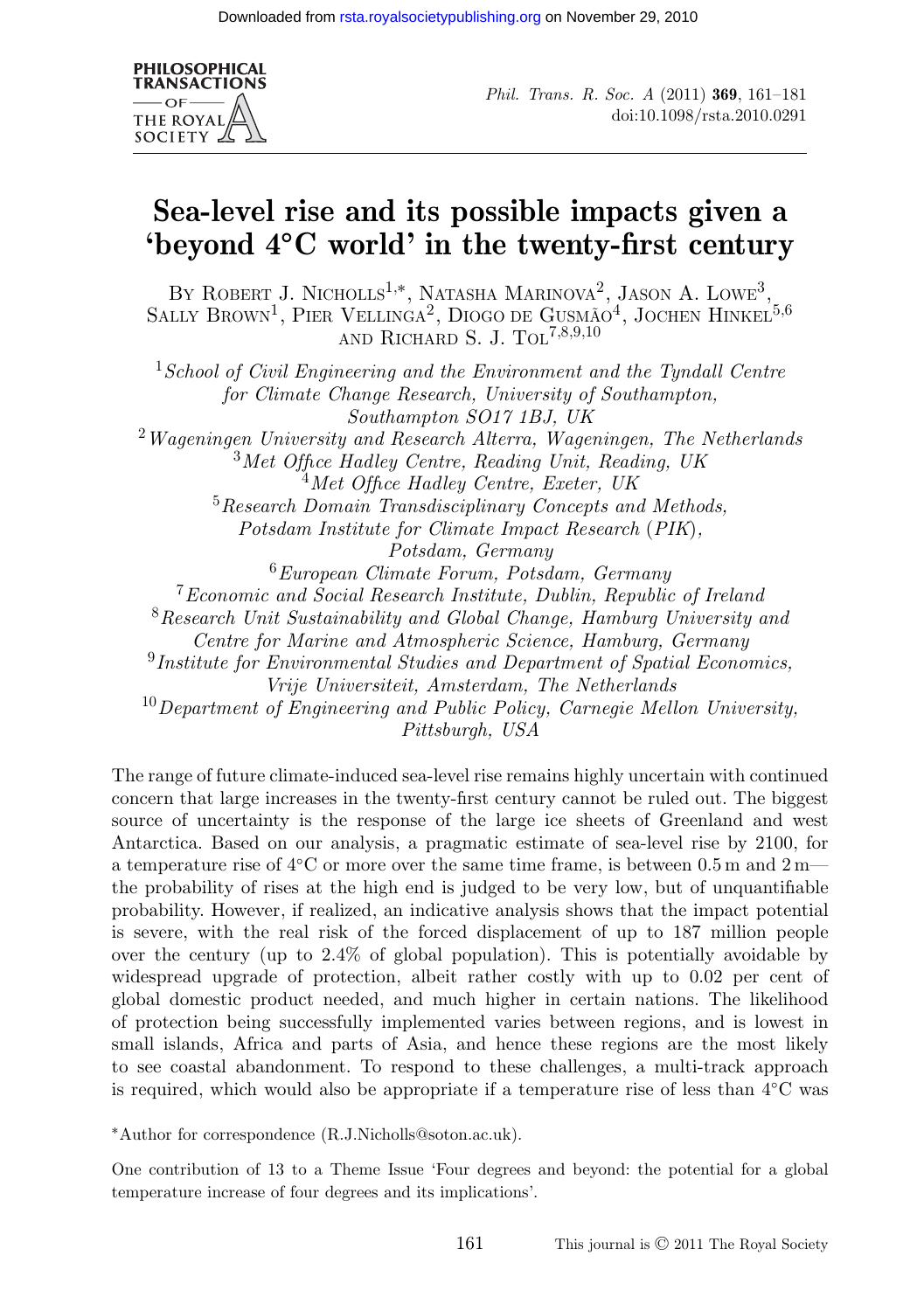expected. Firstly, we should monitor sea level to detect any significant accelerations in the rate of rise in a timely manner. Secondly, we need to improve our understanding of the climate-induced processes that could contribute to rapid sea-level rise, especially the role of the two major ice sheets, to produce better models that quantify the likely future rise more precisely. Finally, responses need to be carefully considered via a combination of climate mitigation to reduce the rise and adaptation for the residual rise in sea level. In particular, long-term strategic adaptation plans for the full range of possible sea-level rise (and other change) need to be widely developed.

**Keywords: sea-level rise; impacts; adaptation; protection; retreat**

#### **1. Introduction**

Since the emergence of concerns about human-induced global warming in the 1980s, sea-level rise and its impacts on the coastal areas have attracted considerable concern. The large and growing concentration of people and assets in coastal areas mean that the potential impacts are high. It is estimated that at least 600 million people live within 10 m of sea level today  $[1]$ , and these populations are growing more rapidly than global trends. Populated deltaic areas and many coastal cities are highly threatened by small rises in sea level [\[2,3\]](#page-17-0). While in global terms relatively small in number, the very existence of small-island nation states makes them vulnerable to rises in sea level of the order of  $1 \text{ m } [4]$  $1 \text{ m } [4]$ . Hence, the magnitude of global sea-level rise during the twenty-first century (and beyond) is of great importance.

Since the Intergovernmental Panel on Climate Change (IPCC) Fourth Assessment Report (AR4) [\[5\]](#page-18-0), the possible magnitude of sea-level rise has attracted renewed attention, and a number of authors have suggested that the widely reported numbers in the AR4 underestimate the range of potential sealevel rise during the twenty-first century (e.g. [\[6,7\]](#page-18-0)). Renewed concerns about the stability of the Greenland and west Antarctic ice sheets reinforce these messages, and at the least, a low-probability, high-consequence rise of sea-level rise of more than 1 m cannot be ruled out during the twenty-first century. This has important and direct implications for coastal society, and more widespread indirect effects in terms of potential disruption and displacement of people, economic activities and economic flows. However, while the equilibrium sea-level rise may scale linearly with temperature, the relationship between temperature and sea level is likely to be nonlinear on century time scales, complicating the analysis of sea-level rise in a rapidly warming world. This is because of the different climate system response times for surface temperature and both heat input to the deep ocean and icesheet adjustment. These issues are noted in our analysis of sea-level rise, and our analysis examines sea-level rise and its impacts during the twenty-first century for a range of scenarios, including for a world with a no mitigation policy where the global mean near-surface temperature may reach 4◦C by 2100.

Sea-level rise causes a range of impacts for coastal areas, including submergence/increased flooding, increased erosion, ecosystems changes and increased salinization. Based on the exposed population, a large rise in sea level by 2100 could have major impacts, including in the worst-case scenario, a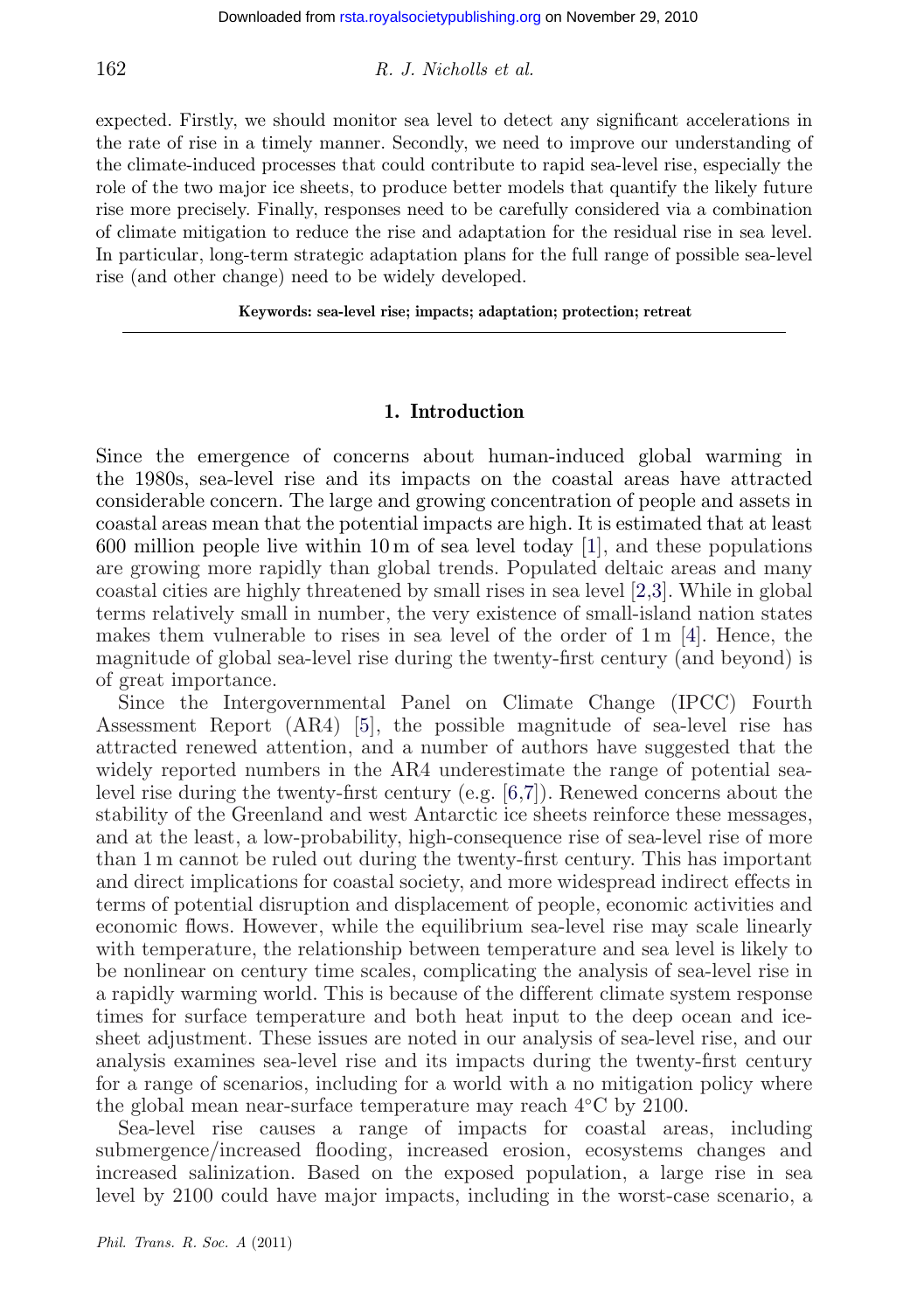forced displacement<sup>1</sup> of a large proportion of the coastal population and economy. However, humans also adapt proactively to these changes via a range of measures, which can be characterized as protection, accommodation or (planned) retreat [\[2](#page-17-0)[,8\]](#page-18-0). Such adaptation can greatly reduce the possible impacts. Most analyses have contrasted the simplest case of protection versus retreat (or land abandonment). While protection has significant costs, the available analyses suggest that in densely populated coastal areas, protection costs are generally much less than the avoided impacts, and protection generally makes economic sense (e.g. [\[9,10\]](#page-18-0)). However, this does not mean that protection will take place, and a question remains about its practicality—and proactive adaptation in general, especially in the world's poorest countries, such as most small-island states or sub-Saharan Africa [\[11\]](#page-18-0). Looking at the literature, two distinct views concerning protection emerge [\[12\]](#page-18-0). The pessimists assume that protection is unaffordable and/or largely fails, and that most potential impacts are realized with sea-level rise leading to large-scale forced displacements of population on an unprecedented scale. This leads to an argument for stringent and immediate climate mitigation and preparation for environmental refugees. The optimists assume that protection will be widespread and largely succeed, and residual impacts will only be a fraction of the potential impacts. Hence, the main consequence of sea-level rise is the diversion of investment into new and upgraded coastal defences and other forms of adaptation (e.g. flood-warning systems). As we consider larger rises in sea level, hence concern that protection and proactive adaptation, in general, may fail, increases, and the potential for the pessimist's view to be realized grows.

This paper explores these issues, with a focus of trying to provide indicative outcomes given a beyond  $4<sup>o</sup>C world. In §2, the science of sea-level rise is$ reviewed, with special consideration of post-AR4 sea-level-rise scenarios. These are synthesized to develop a potential range of rise by 2100 that is broadly consistent with a beyond  $4°C$  scenario. In §3, the paper develops indicative estimates of the impacts both with and without adaptation. It uses the framework of the Dynamic Interactive Vulnerability Assessment (DIVA) model [\[13\]](#page-18-0) for this purpose and creates scenarios consistent with the pessimistic and optimistic views that have been defined above. In §4, these results are reviewed in the light of the new synthesis of sea-level rise. Particular attention is addressed to key issues such as vulnerable hotspots in small islands, deltas and coastal cities. Section 5 is a conclusion.

#### **2. Sea-level-rise scenarios for the twenty-first century**

#### (*a*) *What does the Intergovernmental Panel on Climate Change Fourth Assessment Report tell us?*

In the IPCC AR4, the global surface temperatures at the end of the twenty-first century (2090–2099) are projected to reach higher than  $4°C$  relative to 1980–1999<sup>2</sup> in three of the Special Report on Emission Scenarios (SRES) emission scenarios:

1Forced displacement is a (reactive) last-resort retreat response. However, more proactive approaches to adaptation would be preferred which would avoid the large costs and potential conflicts that such forced displacement would engender.

 ${}^{2}$ This is a 4.5 ${}^{\circ}$ C rise above pre-industrial temperatures.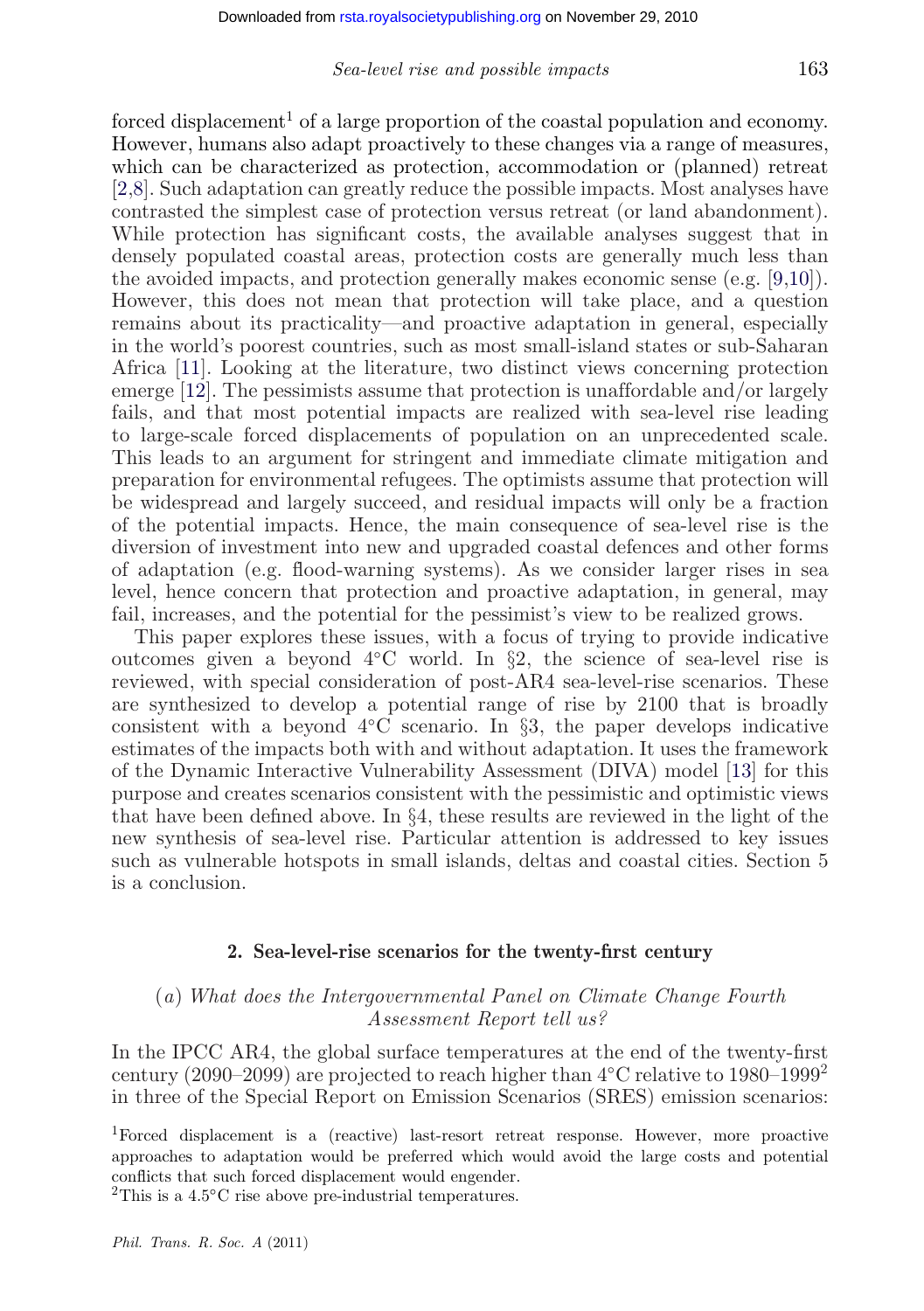<span id="page-4-0"></span>



Figure 1. A graphical summary of the range of IPCC AR4 [\[5\]](#page-18-0) sea-level-rise scenarios (for 2090– 2099) and post-AR4 projections (see [table 1\)](#page-7-0) possible in a 4◦C world. The dotted lines represent the minimum  $(0.5 \,\mathrm{m})$  and maximum  $(2.0 \,\mathrm{m})$  bounds considered in terms of impacts in this study.

A1B, A2 and A1FI [\[14\]](#page-18-0). The upper bounds of the temperature in these scenarios are within the range of 4.4◦C (A1B scenario) to 6.4◦C (A1FI scenario). The upper bounds of projected sea-level rise for these same emission scenarios ranged from 48 to 59 cm (figure 1).<sup>3</sup> In those models, a significant portion of this sea-level rise (around 66%) is attributable to thermal expansion, with the contribution from glaciers and small ice caps being the next biggest term. For the A1B scenario, the contribution of the Greenland ice sheet is estimated to be 8 cm, while the contribution from Antarctica is negative at −2 cm owing to the accumulation of extra precipitation on the ice sheet. Thus, the sea-level-rise contributions from ice sheets are considered to be small in these AR4 model projections.

However, prior to the publication of IPCC AR4, some rapid changes were observed on the Greenland and Antarctic continental ice sheets ([\[14\]](#page-18-0), later published by Rignot *et al*. [\[15\]](#page-18-0) and van de Wal *et al*. [\[16\]](#page-18-0)), but in Greenland these high rates were not sustained from 2006 to 2008 [\[17\]](#page-18-0). In 2007, these observations of rapid change could not be reproduced by state-of-the-art ice sheet models, forced by outputs from climate models (temperature, precipitation), because there was limited understanding of some key processes and feedbacks between the local climate and the ice sheets. The response of the IPCC was to include an oftenoverlooked statement that the 'understanding of some important effects driving sea level rise is too limited *...* [to] provide a best estimate or an upper bound for sea level rise' during the twenty-first century ([\[18\]](#page-18-0), p. 45). They also provided an illustrative scenario such that if the discharge term was to increase linearly with

3This is based on the 95th percentile from table 10.7 in Meehl *et al*. [\[5\]](#page-18-0).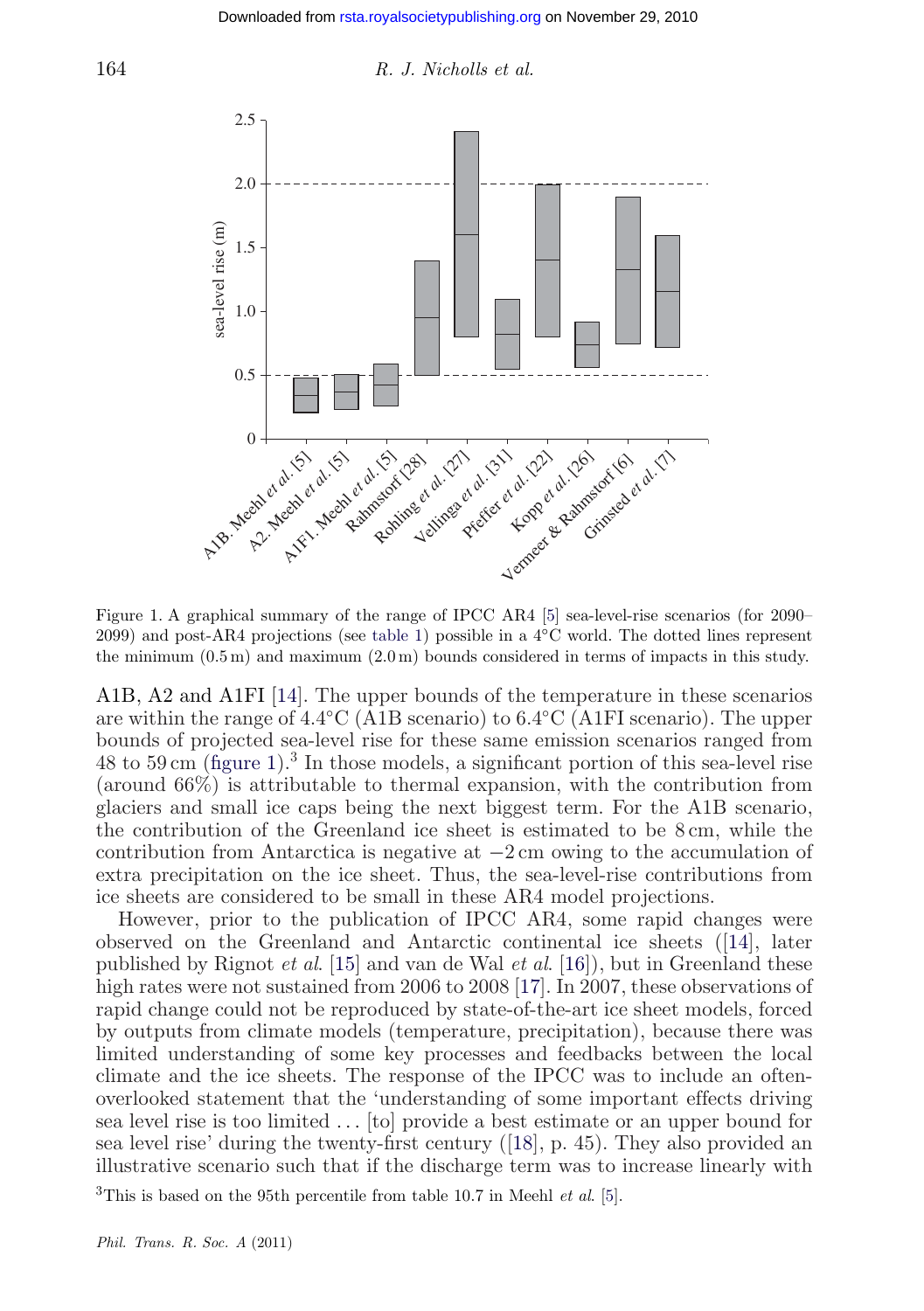temperature, then it could add around 0.1–0.2 m to the projected upper bound for sea-level rise in 2100. This raised the projected upper bounds for the A1B scenario to 61 cm, and that for A1FI to 76 cm, and this has often been interpreted as an upper limit to sea-level rise during the twenty-first century, despite the IPCC statement on the undefined nature of this upper bound. This approach generated extended debates, mainly because the scaled-up values may not fully consider the feedbacks between ice-sheet melting/disintegration and sea level, and hence underestimate the ice-sheet contribution.

A further key question to ask of the IPCC AR4 analysis is how well do the methods reproduce the observed climate change? The observations for the period 1961–2003 are  $1.8 \pm 0.5$  mm yr<sup>-1</sup>, while for the period 1993–2003, they are  $3.1 \pm 0.7$  mm yr<sup>-1</sup>: the corresponding sums of the simulated sea-level components being  $1.1 \pm 0.5$  and  $2.8 \pm 0.7$  mm yr<sup>-1</sup>, respectively, are below these observations [\[19\]](#page-18-0). The more satisfactory agreement for the more recent period, during which individual terms are better known and satellite altimetry is available, indicates improvement in understanding. It should also be noted that the observed sealevel rise is following a trajectory at the high end of the SRES projections made in the IPCC Third Assessment Report in 2001 [\[20,](#page-18-0)[21\]](#page-19-0).

Hence, while we cannot link sea-level rise and temperature rise in a simple manner, a pragmatic choice is to consider 48 cm (or in round terms, 50 cm) as a lower range for the twenty-first century sea-level rise in a beyond 4◦C world. In §3, we consider additional evidence to develop an upper estimate of sea-level rise under such warming.

#### (*b*) *Why might global mean sea-level rise exceed the Intergovernmental Panel on Climate Change Fourth Assessment Report projection?*

The most often cited mechanism that could cause sea level to increase significantly beyond the IPCC AR4 projected range is the acceleration of icesheet discharge above the linear rate used in Meehl *et al.* [\[5\]](#page-18-0). Several recent studies have considered this possibility using alternative approaches.

Pfeffer *et al.* [\[22\]](#page-19-0) explored the kinematic constraints on the contribution of ice-sheet outlet glaciers and ice streams to sea-level rise, comparing the rates required to give more than 2 m of sea-level rise with potential glacier rates. They concluded that an increase of up to 2 m for the twenty-first century cannot be excluded, but a rise of 0.8 m is more likely. Pfeffer *et al.* [\[22\]](#page-19-0) use simple physical considerations and some extrapolation of the combinations of contributions from Greenland and Antarctica based on varying glacier velocities. Therefore, their estimates should be regarded not as projections, but only as an indication of the physical constraint to the upper bound of global average sea-level rise. For instance, the earlier acceleration of some of the southeast Greenland glaciers had reversed by 2006 [\[17\]](#page-18-0). This revived the debate as to whether the recent rates of mass loss are transient or not, and whether they should be extrapolated into the future.

An alternative approach is to examine sea-level rise from a previous epoch when the ice sheets had some similarity with present configurations, and temperatures were similar to those expected during the twenty-first century. One such epoch is the last interglacial period (the Eemian), which occurred between 130 000 and 116 000 years ago. Ice-core data suggest that during the Eemian, global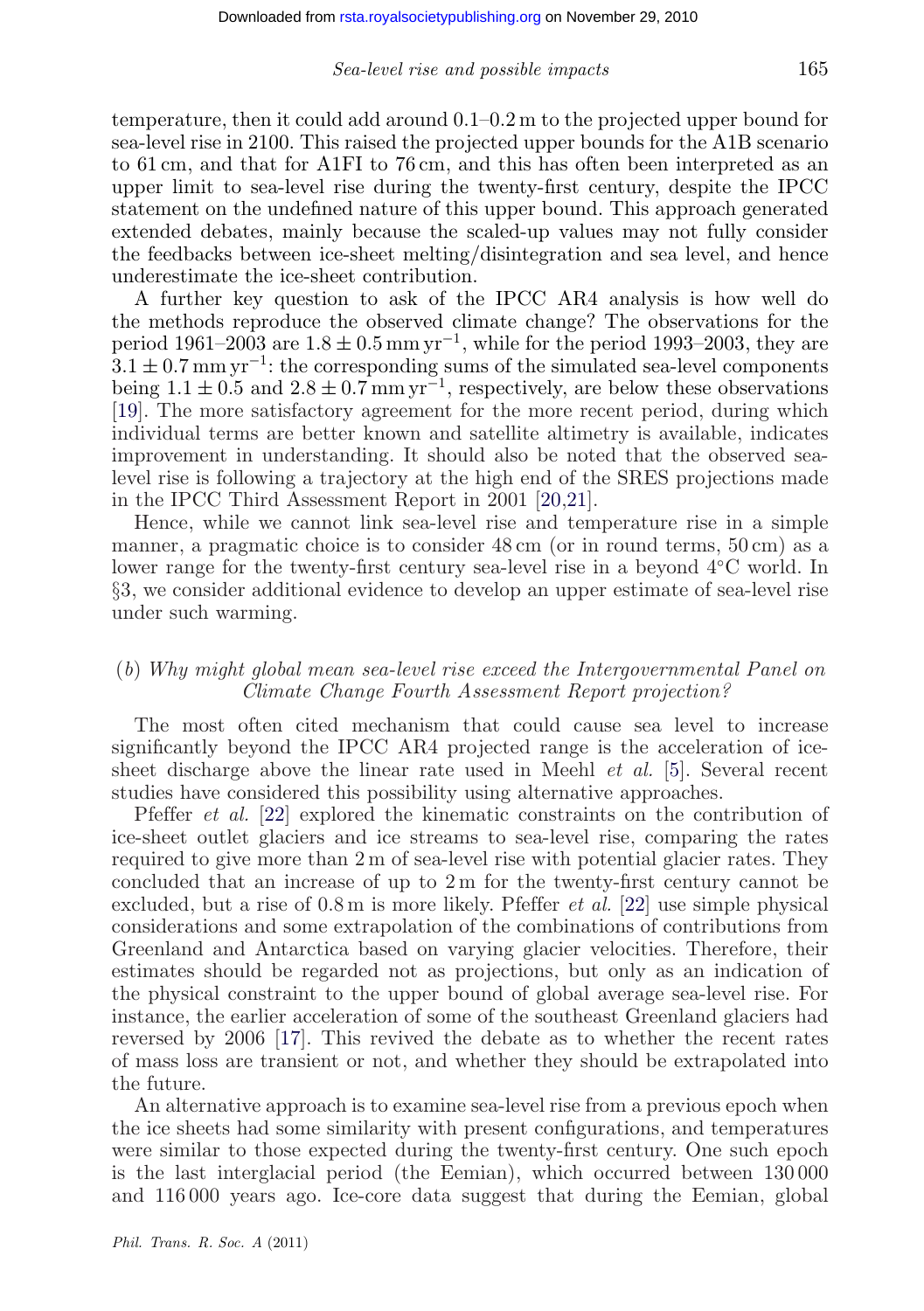mean temperature was  $2-3\degree C$  higher than in the present, while the regional temperatures in Greenland and Antarctic were about 5◦C higher [\[23\]](#page-19-0). Palaeoevidence suggests that during the Eemian, the Greenland ice sheet was about 30 per cent smaller than today [\[24\]](#page-19-0), but with sea levels several metres higher than at present. There is evidence that the Antarctica ice sheet also contributed to this sea-level rise (e.g. [\[25\]](#page-19-0)). Kopp *et al.* [\[26\]](#page-19-0) estimated higher Eemian sea levels at between 6 and 9 m above present, with both the Greenland ice sheet and the Antarctic ice sheets significantly smaller than today.

The information from the Eemian is more useful if ice sheet and sea-level estimates can be dated with sufficient accuracy. Based on their palaeo-studies, Kopp *et al.* [\[26\]](#page-19-0) estimate that the present ice sheets could also contribute about 0.92 m to global sea-level rise per century (with the possibility of higher rates for shorter periods), and this rate could be sustained for centuries. A further estimate of Eemian sea-level rise was provided by Rohling *et al.* [\[27\]](#page-19-0) using a proxy record from the Red Sea. This reconstruction suggests that sea level rose with rates of  $1.6 \pm 0.8$  m per century providing a constraint on the maximum rate of rise.

#### (*c*) *The most recent twenty-first century projections*

The kinematic and palaeo-studies cited above do not provide projections for the sea-level behaviour in a 'beyond 4◦C' world. Rather, they provide a guide to the potential maximum rate of sea-level rise under conditions that might be realized during the twenty-first century.

Since the completion of the IPCC AR4, a number of semi-empirical model projections of sea-level rise have been developed. These use present relationships between temperature and sea-level rise combined with climate-model projections of future warming to give an alternative set of future sea-level projections (e.g. [\[28\]](#page-19-0)). Many of these studies suggest that the upper end of the range of sea-levelrise projections in 2100 could be significantly higher than the IPCC projections [\(figure 1\)](#page-4-0). However, it must be kept in mind that the semi-empirical approaches assume that the observed relationship between temperature and sea level will continue in the future, given much more rapid warming, yet this may not be the case [\[29\]](#page-19-0).

Using the correlation between observations of past changes in sea level with temperature changes since the pre-industrial era, Rahmstorf [\[28\]](#page-19-0) projected a 0.5– 1.4 m rise of sea level by 2100, relative to the 1990 level. Vermeer & Rahmstorf [\[6\]](#page-18-0) refined the method, adding a rapid-response term, which gives an upper value of 1.90 m in 2100 (excluding the uncertainty of the statistical fit of  $\pm 7\%$ ). Other semi-empirical approaches are also available that use slightly different formulations and statistical methods, such as Grinsted *et al.* [\[7\]](#page-18-0). These authors also include palaeo-constraints from preceding centuries, and project a future increase in sea level of up to 1.6 m for the twenty-first century for the SRES A1FI emissions scenario.

Some studies have been undertaken to directly support long-term floodmanagement responses to sea-level rise. In The Netherlands, the Delta Commission [\[30\]](#page-19-0) requested an international assessment to explore the upper boundaries of the possible rise and to develop low-probability/high-impact scenarios for the years 2050, 2100 and 2200. This used both modelling and expertjudgement approaches, and assumed a large temperature rise of 6◦C by 2100 [\[31\]](#page-19-0).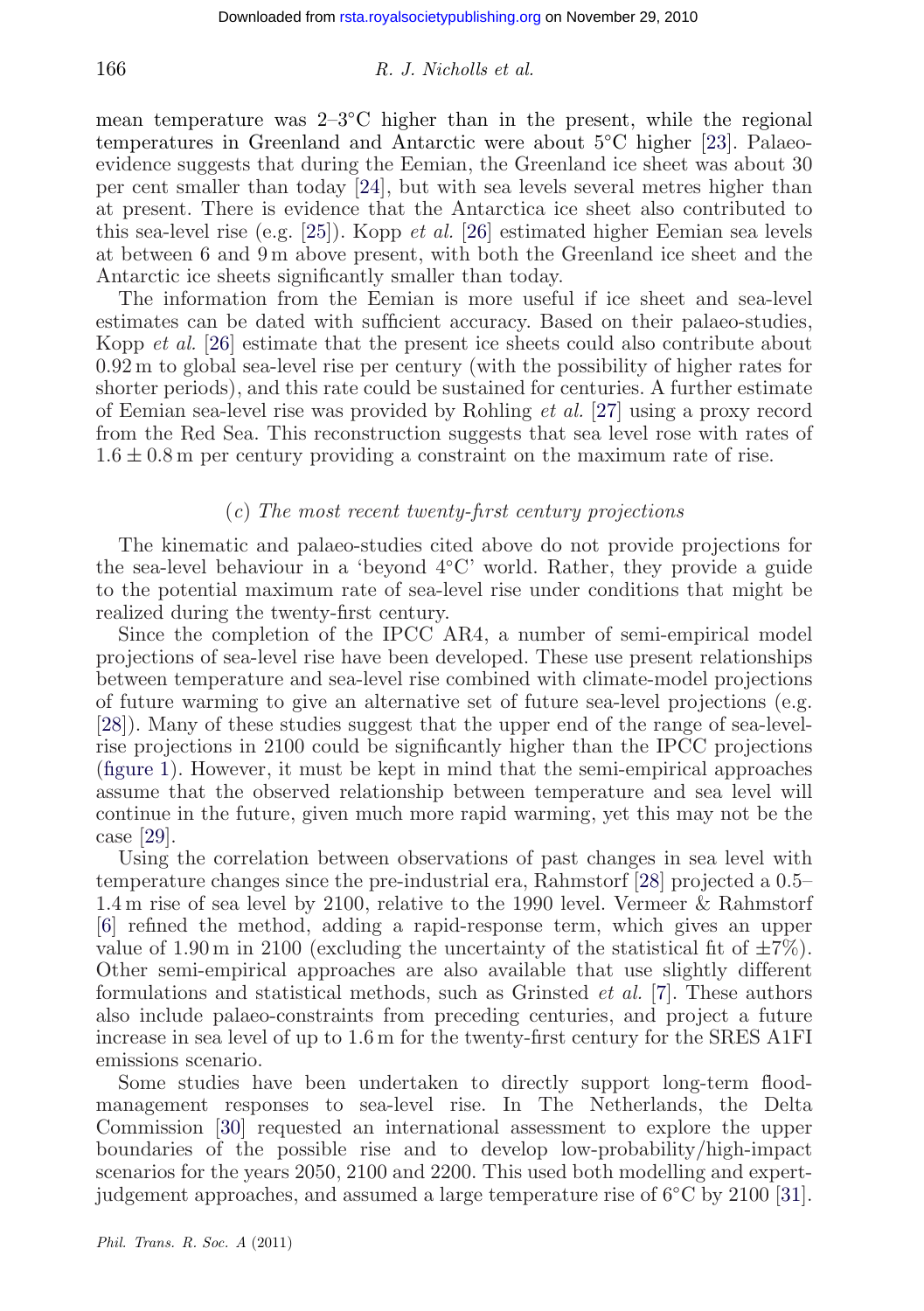| sea-level rise<br>(metre per century) | methodological approach                   | source                     |
|---------------------------------------|-------------------------------------------|----------------------------|
| $0.5 - 1.4$                           | semi-empirical projection <sup>b</sup>    | Rahmstorf [28]             |
| $0.8 - 2.4^{\rm a}$                   | palaeo-climate analogue                   | Rohling et al. [27]        |
| $0.55 - 1.10$                         | synthesis <sup>b</sup>                    | Vellinga et al. $[31]$     |
| $0.8 - 2.0$                           | physical-constraint analysis <sup>b</sup> | Pfeffer $et$ al. [22]      |
| $0.56 - 0.92$ <sup>a</sup>            | palaeo-climate analogue                   | Kopp $et \ al. [26]$       |
| $0.75 - 1.90$                         | semi-empirical projection <sup>b</sup>    | Vermeer $&$ Rahmstorf [6]  |
| $0.72 - 1.60^{\circ}$                 | semi-empirical projection <sup>b</sup>    | Grinsted <i>et al.</i> [7] |

<span id="page-7-0"></span>Table 1. Range of global sea-level rise (metre per century) according to post-AR4 research.

aHigher rates are possible for shorter periods.

<sup>b</sup>For the twenty-first century.

cFor the best palaeo-temperature record.

Expert judgement is a useful technique as it provides a mechanism to capture important, but poorly understood, processes such as the ice-sheet response (cf. [\[32\]](#page-19-0)), although it often expands the uncertainties. As a starting point, Vellinga *et al.* [\[31\]](#page-19-0) used recent observations which imply that higher contributions from the two ice sheets are possible and took the palaeo-reconstruction of Rohling *et al.* [\[27\]](#page-19-0) as an upper constraint. They concluded that plausible global sea-levelrise scenarios were 0.55–1.10 m in 2100, and 1.5–3.5 m in 2200 (these estimates were then used as a base for developing local sea-level-rise scenarios for The Netherlands by taking into consideration other components such as geoidal changes, vertical land movement and storm surges).

The UK Met Office also developed a low-probability, high-impact range of sealevel rise scenarios, called the H++ scenario, to explore impacts and adaptation responses above the IPCC AR4 range. This was applied in the Thames Estuary 2100 Project (TE2100), which concerned the future flooding of London, and then adopted to national scenario guidance [\[33\]](#page-19-0). It used research from Rohling *et al.* [\[27\]](#page-19-0) and Pfeffer *et al.* [\[22\]](#page-19-0) as constraints, and accounted for the recent observed rapid changes in the two ice sheets. Overall, it adopted a maximum global rise of 2.5 m by 2100. (Allowing for geodal changes (the necessity of which is discussed by Mitrovica *et al.* [\[34\]](#page-19-0)) resulted in a sea-level rise around the UK of between 0.93 and 1.9 m during the twenty-first century.) However, Lowe *et al.* [\[33\]](#page-19-0) also concluded that there is evidence that such a large increase should be considered very unlikely to occur during the next 100 years (see also [\[29\]](#page-19-0)).

Based on a selection of the recent studies we have considered, table 1 summarizes the range of estimates for century-scale sea-level rise from a range of methods. While such estimates are possible, this should not be interpreted as being likely. What is likely, however, is that higher rates of sea-level rise will result from warmer temperatures.

The possibility of reversibility of large changes in ice sheets, and their corresponding contribution to sea level, is also important. Gregory *et al.* [\[35\]](#page-19-0) concluded that a local warming of above  $2.7 \pm 0.5$ °C (average annual temperature rise related to 1990) would cause irreversible loss of the Greenland ice sheet. The approximate magnitude for this threshold is supported by results from the last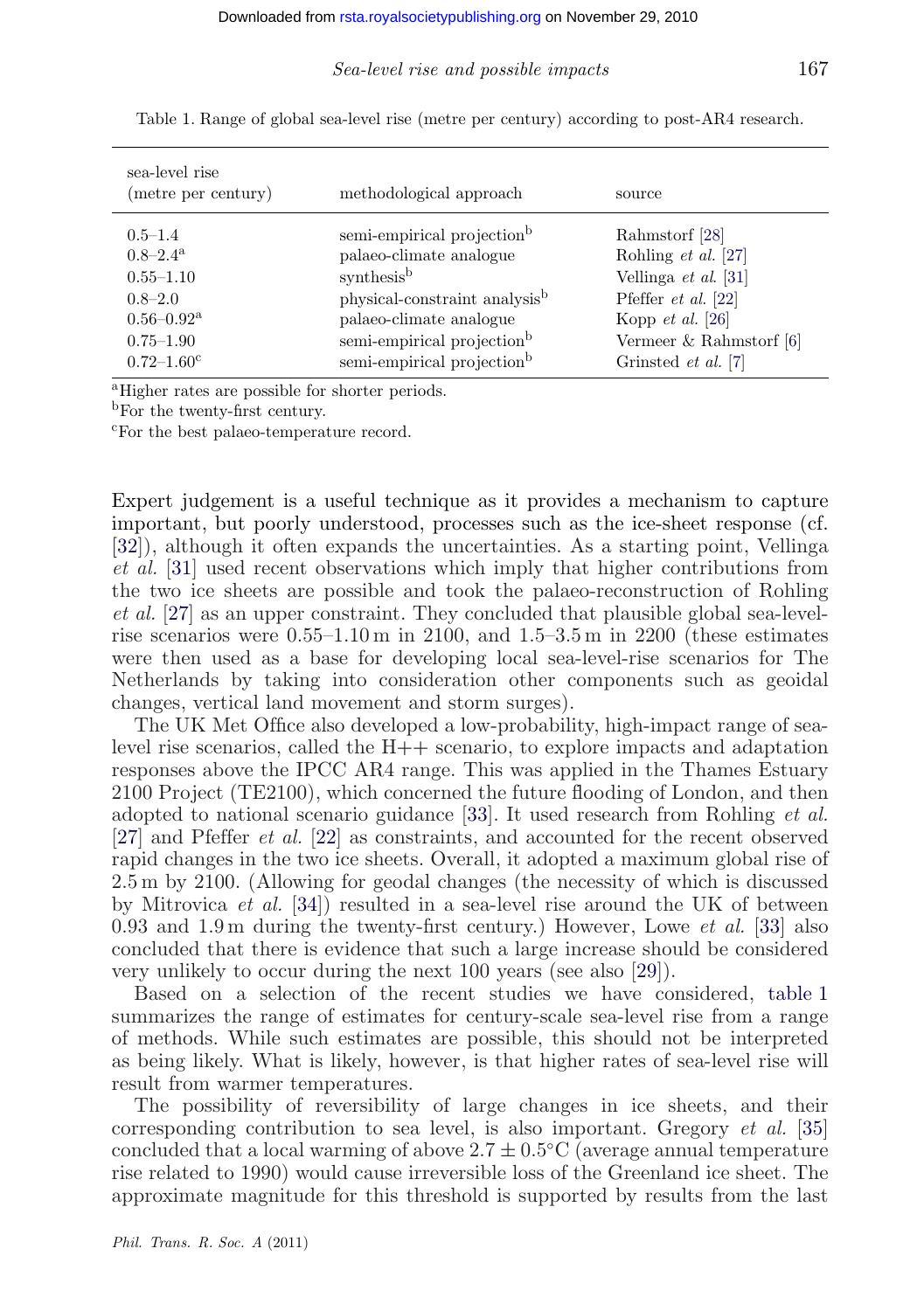interglacial period when temperatures were a few degrees warmer than today, and the Greenland ice sheet was smaller (see  $\S 2a$ ), although Hansen [\[36\]](#page-19-0) suggests that a lower threshold should be used. A recent study by Ridley *et al.* [\[37\]](#page-19-0) suggests that a higher warming could be sustained, but only for a short period of time. Because of the presence of large uncertainties, AR4 did not assign a temperature threshold for the irreversible melt of the vulnerable west Antarctic ice sheet. However, Lenton *et al.* [\[38\]](#page-19-0) suggested that it would be in the range of 5–8°C local warming, corresponding to 3–5◦C global warming, if evidence, such as the disintegration of ice shelves along the Antarctic Peninsula and the crevasse/meltwater hypothesis [\[39,40\]](#page-19-0), were taken into consideration. Equally, marine ice-sheet instability may be triggered by (ocean) temperature rise, but once started, it may be rather insensitive to the actual atmospheric temperature rise that is achieved [\[41\]](#page-19-0).

#### (*d*) *Summary*

Our review of high-end post-AR4 sea-level projections suggests that a credible upper bound of twenty-first century sea-level rise is of the order of 2 m. Combined with the earlier estimates of sea-level-rise scenarios from the AR4, this suggests a pragmatic range of 0.5–2 m for twenty-first century sea-level rise, assuming a 4◦C or more rise in temperature. However, since it is not certain that recent observed increases in ice discharge from the ice sheets will continue to accelerate, we must also be clear that the upper part of this range is considered unlikely to be realized. As advocated by Solomon *et al*. [\[14\]](#page-18-0) and Lowe & Gregory [\[29\]](#page-19-0), among others, while such uncertainty remains, it is fundamental to continue monitoring sea level to detect any large or unexpected accelerations of rise. In parallel, developments of process-based models could improve the robustness of projections. We also note the conclusions of Rahmstorf *et al.* [\[20\]](#page-18-0) and Pielke ([\[21\]](#page-19-0), p. 206) that 'Once published, projections should not be forgotten but should be rigorously compared with evolving observations'.

Finally, we have focused on the range of uncertainty in the recent rate of global mean sea-level rise. The IPCC AR4 analysis also highlighted the significant spread in projected spatial patterns of sea-level rise. While there is a growing understanding of what drives regional sea-level rise [\[42\]](#page-19-0), there still remains a large spread in the deviations of regional sea-level rise from the global mean value [\[43\]](#page-20-0). The uncertainty in oceanic density changes could be up to several tens of centimetres from the global mean value, depending on the location. A further local contribution would be required in scenarios with larger ice melt owing to gravitational changes [\[34](#page-19-0)[,44–46\]](#page-20-0). Finally, the non-climate component of sea-level rise owing to subsidence could also be substantial (e.g. due to water abstraction), most especially in susceptible deltas where human groundwater withdrawal and sediment starvation can be greatly enhanced [\[11,](#page-18-0)[47,48\]](#page-20-0), and this also needs to be considered.

#### **3. Sea-level-rise impacts and adaptation responses**

The previous section showed that a global rise in sea level of 0.5–2.0 m by 2100 is consistent with a beyond 4◦C world. To explore the possible impacts with and without a protection response, the potential impacts of a 0.5 and 2 m global mean rise in sea level by 2100 are now assessed as bounding cases using the DIVA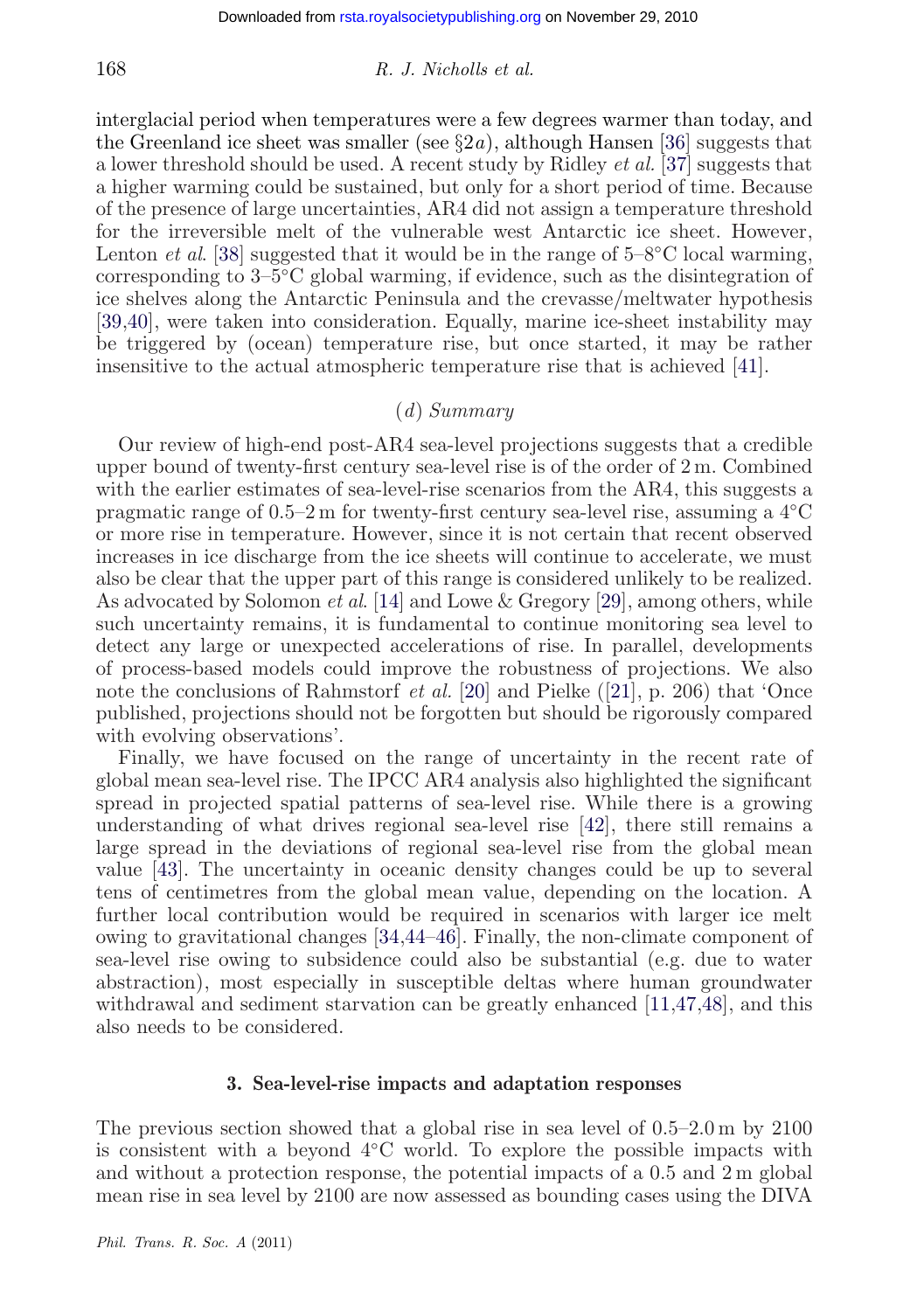model framework. These sea-level-rise scenarios are downscaled using estimates of glacial isostatic adjustment from Peltier [\[49,50\]](#page-20-0) and natural subsidence in deltas, assumed as  $2 \text{ mm yr}^{-1}$ . It is recognized that using a global-mean scenario is an idealized assumption. However, it follows all previous published impact assessments, and hence is broadly comparable with these earlier results. Further, unpublished results, which have examined impacts under a range of realistic sealevel-rise patterns, indicate that while the uncertainty in the impacts rises when this factor is considered, there is little systematic change to the results (e.g. [\[51,52\]](#page-20-0)). The results are most sensitive to deviations around south, southeast and east Asia, as this is the region where the largest coastal population occurs. Hence, the use of global-mean scenarios is an appropriate simplification for this exploratory analysis. In all cases, the sea-level-rise scenarios are combined with a temperature scenario exceeding a 4◦C rise and with the A1B<sup>4</sup> socioeconomic scenario in all cases [\[53\]](#page-20-0).

In the analysis, impacts and adaptation costs are both assessed for assumptions that are consistent with the pessimist's and optimist's perspectives, respectively. The 'pessimists' and the 'optimists' generally accept the high-impact potential of sea-level rise, although pessimists may stress larger rise scenarios. They disagree much more on adaptation, especially protection. Pessimists view protection as being infeasible and likely to fail. Hence, actual impacts are similar to the exposure, leading to high impacts, numerous disasters, and an unplanned and forced retreat. In contrast, optimists view protection as likely to be applied in developed areas and likely to be successful. Hence, actual impacts are much smaller than the potential impacts, but there are significant adaptation costs. Below, impacts without and with adaptation are compared to illustrate the pessimistic and optimistic views, respectively.

#### (*a*) *The Dynamic Interactive Vulnerability Assessment model*

The DIVA model is an integrated model of coastal systems that assesses biophysical and socioeconomic impacts driven by climate change and socioeconomic development<sup>5</sup> ([\[13](#page-18-0)[,54\]](#page-20-0); [http://diva-model.net\)](http://diva-model.net). The climatic scenarios comprise temperature and most importantly, sea-level change, while the socioeconomic scenarios comprise coastal population, gross domestic product (GDP) and land-use change. In DIVA, there are an explicit range of adaptation options. Hence, unlike most published assessments of sea-level rise (e.g. [\[55\]](#page-20-0)), impacts do not solely depend upon the selected climatic and socioeconomic scenarios, but also on the selected adaptation strategy, with a no upgrade/adaptation strategy being one option. Here, only the flooding/submergence and erosion aspects of DIVA are considered. These are

<sup>4</sup>The A1T, A1B and A1FI population and GDP scenarios are essentially the same, with a major difference being assumptions about the main energy sources. The A1 population peaks in 2050 and declines thereafter. The B1 population scenario is the same as the A1 population. The B2 and especially the A2 socioeconomic scenarios have larger populations and hence would give a larger coastal population.

 ${}^{5}$ Here, DIVA v. 2.0.4 is used combined with DIVA database v. 1.3, where elevation is derived from the GTOPO30 dataset.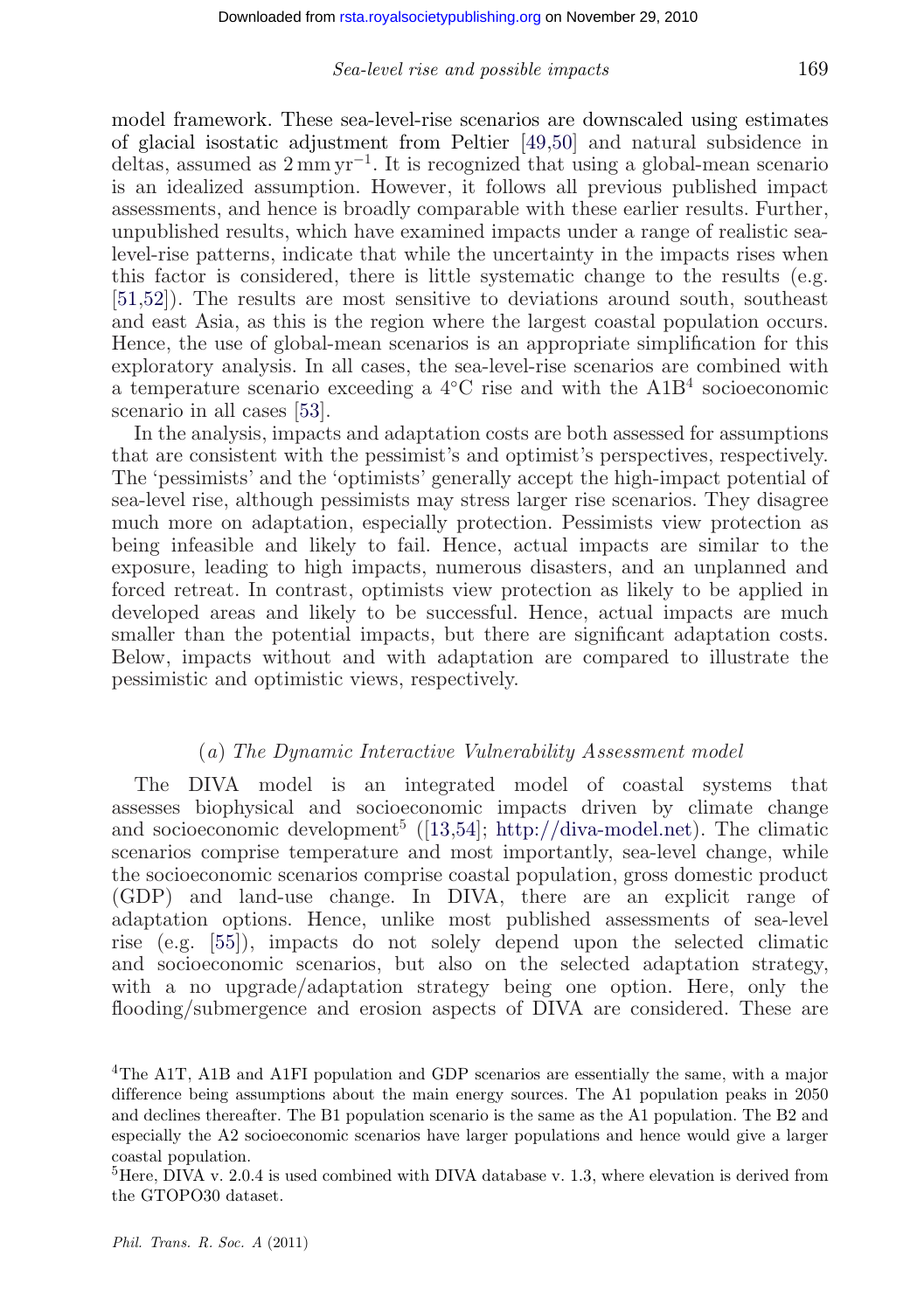discussed in more detail by Tol *et al.* [\[56\]](#page-20-0) and Hinkel *et al.* [\[57\]](#page-20-0), respectively, while the underlying model database and spatial structure are explained by Vafeidis *et al.* [\[58\]](#page-20-0).

Both direct and indirect coastal erosion are assessed. The direct effect of sealevel rise on coastal erosion is estimated using the Bruun rule (e.g. [\[59\]](#page-20-0)). Sealevel rise also affects coastal erosion indirectly as tidal basins become sediment sinks under rising sea level, trapping sediments from the nearby open coast into tidal basins [\[60\]](#page-20-0). This indirect erosion is calculated using a simplified version of the aggregated scale morphological interaction between a tidal basin and the adjacent coast (ASMITA) model (e.g. [\[61\]](#page-20-0)). About 200 of the largest tidal basins around the world are considered. DIVA considers beach/shore nourishment as the adaptation response to erosion. In beach nourishment, the sand is placed directly on the intertidal beach, while in shore nourishment, the sand is placed below low tide, where the sand is expected to progressively feed onshore owing to wave action, following the recent Dutch practice [\[62\]](#page-20-0). The way these options are applied is discussed further below.

The flooding and submergence of the coastal zone caused by mean sea-level rise and associated storm surges is assessed for both sea and river floods. Large parts of the coastal zone are already threatened by extreme sea levels produced during storms, such as shown by Hurricane Katrina (USA, 2005), Cyclone Nagris (Burma, 2008) and Storm Xynthia (France, 2010). These extreme events are produced by a combination of storm surges and astronomical tides, and the return period of extreme sea levels is reduced by higher mean sea levels. Sea-level rise also raises water levels in the coastal parts of rivers (via the backwater effect), increasing the probability of extreme water levels. DIVA considers both these flooding mechanisms. In the analysis, the present stormsurge characteristics are displaced upwards with the rising sea level, which implies no change to the intensity or frequency of coastal storms or interaction between sea level and tidal and surge characteristics. This assumption follows twentieth and early twenty-first century observations of mean and extreme sea level (e.g. [\[63–](#page-20-0)[66\]](#page-21-0)). Taking into account the effect of dikes, flood areas for different return periods are estimated. This is done by estimating the change in safety, assuming that a dike system is present (cf. [\[67,68\]](#page-21-0)), and dike construction/upgrade is the adaptation option for flooding and submergence. There is no empirical data on the baseline level of safety at a global level, so a demand for safety function is used as explained below, and the safety is assumed to be provided by dikes. Based on dike height, land elevation and relative sea level, the frequency of flooding can be estimated over time. This is further converted into people flooded and economic flood damages based on population density and GDP (see below). River flooding is evaluated in a similar fashion along 115 major rivers.

DIVA also estimates the social and economic consequences of the physical impacts described above. For this paper, the *number of people displaced* by sealevel rise can be estimated owing to a combination of erosion and increased flooding. In the case of flooding, a threshold return level needs to be assumed to define abandonment. This has been set at a greater than a 1 in 1 year frequency of flooding. If a lower frequency of flooding (e.g. 1 in 10 year) was selected, the land area lost and the number of people displaced would be reduced.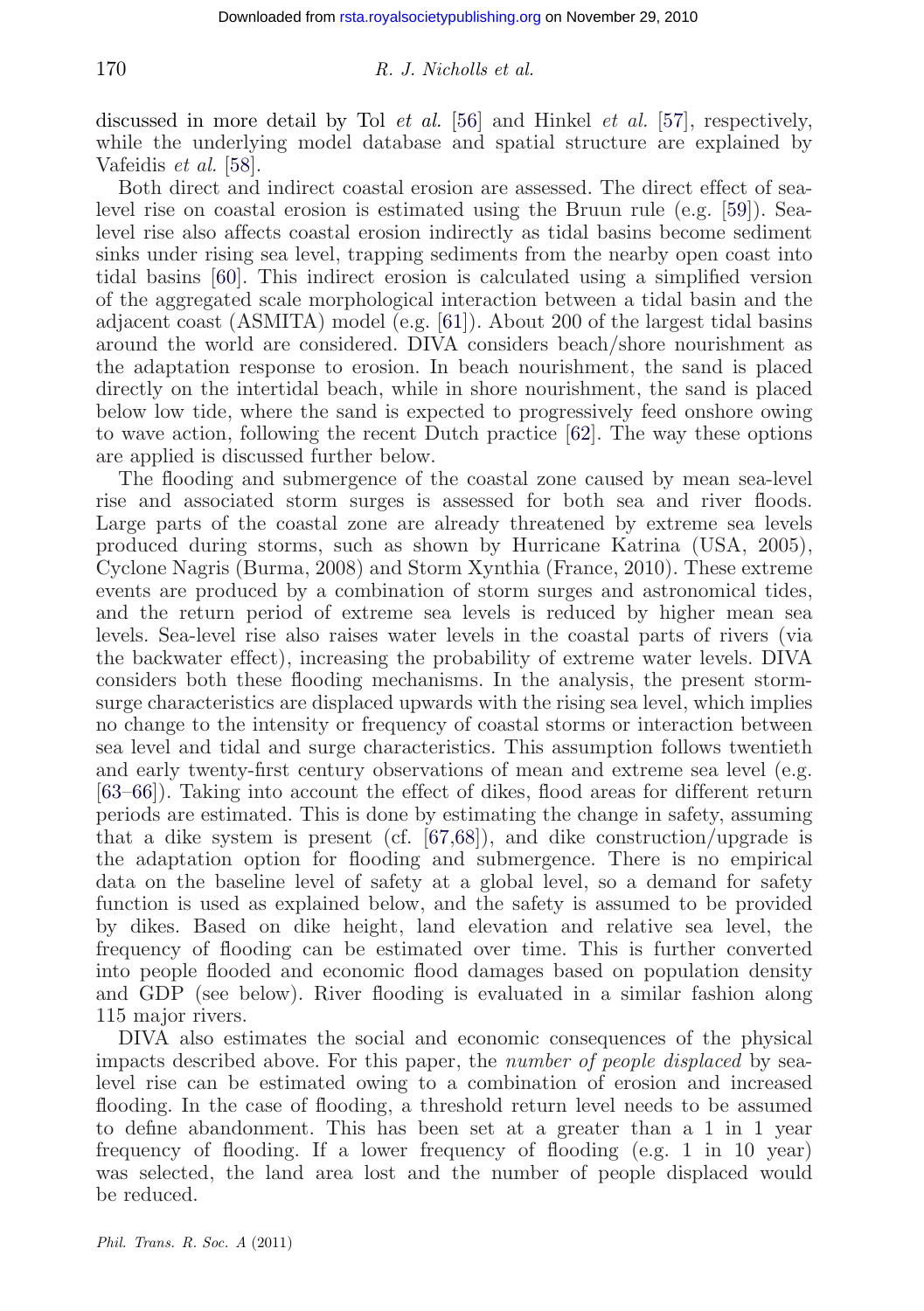DIVA computes impacts both without and with adaptation. Without adaptation, DIVA computes potential impacts in a traditional impact-analysis manner. In this case, dike heights are maintained at 1995 levels, but not raised, so flood risk rises with time as relative sea level rises. Beaches and shores are not nourished. With adaptation, dikes are raised based on the demand function for safety [\[69\]](#page-21-0), which is increasing in *per capita* income and population density, but decreasing in the costs of dike building [\[70\]](#page-21-0). Dikes are not applied where there is very low population density (less than 1 person  $km^{-2}$ ), and above this population threshold, an increasing proportion of the demand for safety is applied. Half of the demand for safety is applied at a population density of 20 persons  $km^{-2}$  and 90 per cent at a population density of 200 persons  $\text{km}^{-2}$ .

With adaptation, beaches and shores are nourished according to a cost– benefit analysis that balances costs and benefits (in terms of avoided damages) of adaptation. Shore nourishment has lower costs than beach nourishment, but is not widely practised at present and has the disadvantage of not immediately enhancing the sub-aerial beach. Beach nourishment is therefore the preferred adaptation option, but only if the tourism revenue is sufficient to justify the extra costs. The number of tourists and their spending follows the Hamburg tourism model (HTM), an econometric model of tourism flows [\[71,72\]](#page-21-0). In the HTM, tourism numbers increase with population and income. Climate change pushes tourists towards the poles and up the mountains.

Adaptation costs are estimated for the two adaptation options considered: dike building and beach nourishment. Initially, unit dike costs are taken from the global vulnerability assessment carried out by Hoozemans *et al.* [\[67\]](#page-21-0). Given that sea-level rise is up to  $2 \text{ m}$ , the dike costs for this scenario are raised offline to take account of the larger cross section that is required: a dike required in response to a 2 m rise in sea level is assumed to be four times the cost of that required for a 1 m rise in sea level (it is assumed that dikes of up to 1 m in height have a similar cost; cf. [\[73\]](#page-21-0)). DIVA only considers the capital cost of dike construction, but maintenance costs are approximately 1 per cent per annum, and as the capital stock grows, so the maintenance costs can become significant. Hence, maintenance costs are considered here as an offline calculation. The costs of beach nourishment were derived by expert consultation with Delatares (formerly Delft Hydraulics). Different cost classes are applied, depending on how far the sand for nourishment needs to be transported, as this is a significant determinant of such costs. It is assumed that sufficient sand resources are available for nourishment purposes throughout the twenty-first century.

It is important to note that the purpose of the adaptation strategies described above is not to compute an optimal adaptation policy, but to model how coastal managers could respond to sea level rise. The complementary adaptation strategies serve the same purpose as the climate and socioeconomic scenarios, i.e. to explore possible futures. DIVA's different adaptation strategies show how different assumptions made about the behaviour of coastal planners translate into differences in impacts and adaptation costs. This interpretation can be enriched using the results from the climate framework for uncertainty, negotiation and distribution (FUND) model [\[74\]](#page-21-0), which employs a benefit–cost approach. FUND estimated that 25 per cent of the developed coastal zone is abandoned if the costs of protection increased fourfold [\[73\]](#page-21-0), and this correction is applied for the 2 m rise scenario.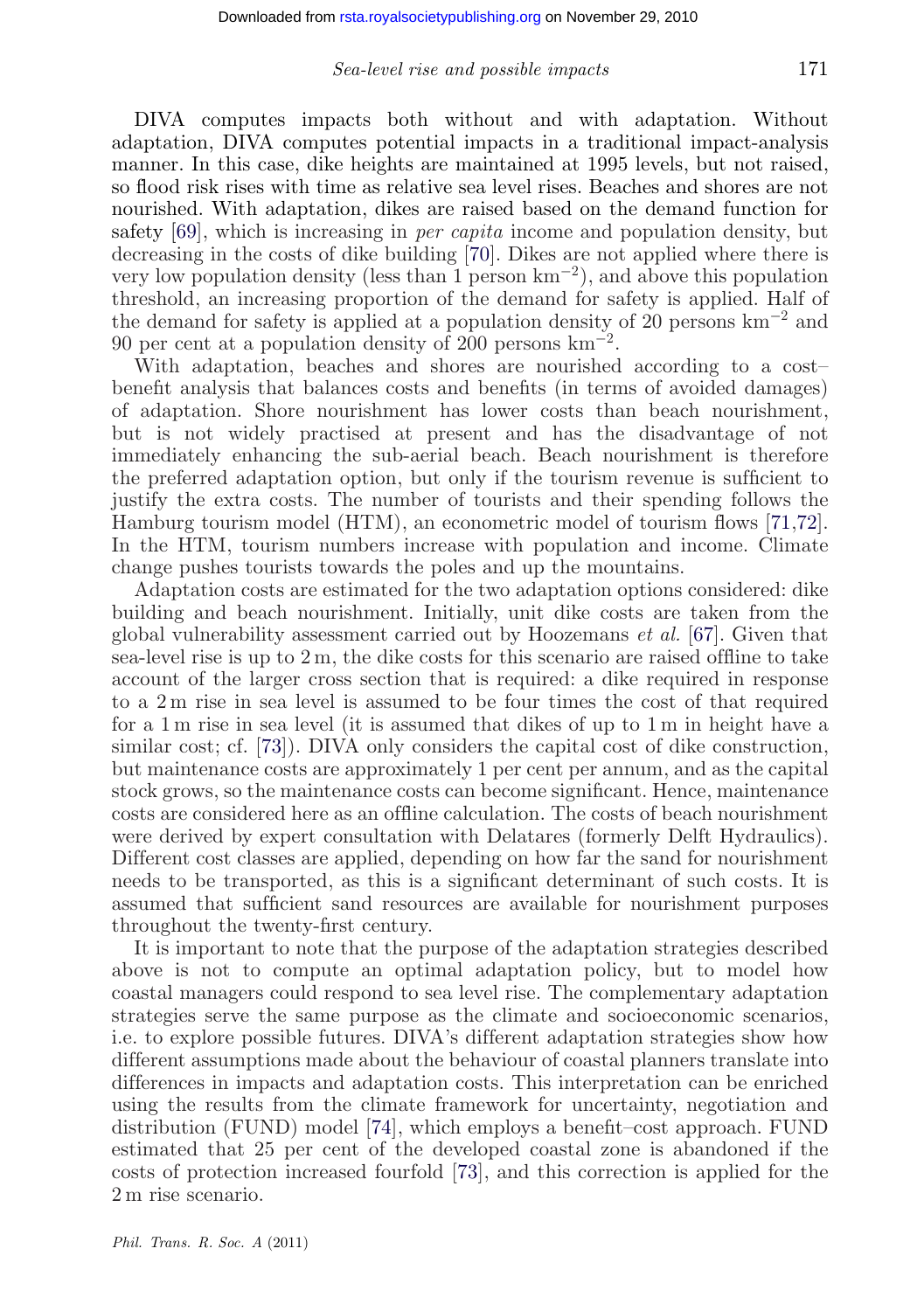



Figure 2. Global dryland losses according to the DIVA model assuming no adaptation for a 0.5 m (grey lines) and a 2.0 m (black lines) rise in sea level by 2100.

#### (*b*) *The pessimist's versus the optimist's view*

Results for a world where adaptation is not implemented/fails versus a world with successful adaptation are now contrasted for selected parameters.

Assuming no adaptation, of the two land-loss mechanisms considered in DIVA, submergence is a much larger contribution to the loss than erosion. Under these conditions, land loss amounts to a total of  $877\,000-1789\,000 \,\mathrm{km}^2$ for a 0.5 and 2.0 m rise in sea level, respectively (figure 2). This amounts to approximately 0.6–1.2% of the global land area. The net population displaced by this rise is more significant, being estimated at 72 and 187 million people over the century, respectively (roughly 0.9–2.4% of the global population). This reflects the high population density in coastal areas.<sup>6</sup> The results are consistent with the literature on environmental refugees (e.g. [\[75\]](#page-21-0)), which forecasts large population displacements owing to sea-level rise. Most of the threatened people are concentrated in three regions in Asia: east, southeast and south Asia [\(figure 3\)](#page-13-0). Given 0.5–2 m rise in sea level, a total of 53–125 million people are estimated to be displaced over the century from these three regions alone. In the three small-island regions (Caribbean, Indian Ocean and Pacific Ocean), 1.2–2.2 million people are displaced over the century, with all three regions contributing significantly. It is noteworthy that impacts in some regions such as north and west Europe and the North America Atlantic Coast, impacts are much greater for a 2.0 m scenario than for a 0.5 m scenario. This reflects that pre-existing defences provide benefits for a 0.5 m rise, but are overwhelmed by a 2.0 m rise.

 $6$ Note that the socioeconomic scenarios used here assume no coastward migration: if coastward migration does continue in the coming decades, the impact potential would be amplified.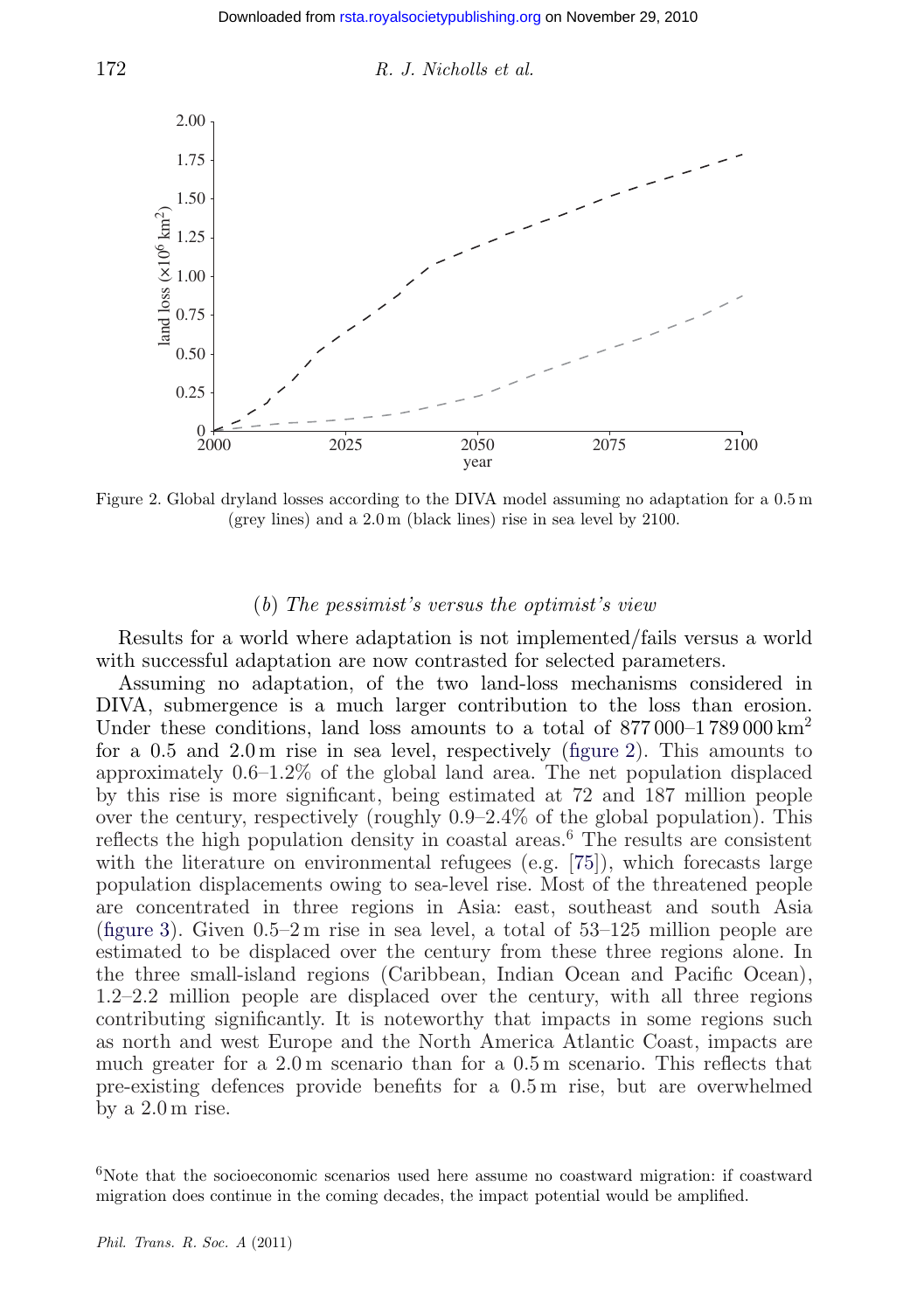

<span id="page-13-0"></span>

Figure 3. The distribution of net population displacement over the twenty-first century by region assuming no protection for a 0.5 m (grey bars) and a 2.0 m (black bars) rise in sea level. C.I.S., Commonwealth of Independent States.

If we assume protection with dikes and nourishment, the number of displaced people falls dramatically to comparatively minor levels of 41 000–305 000 people displaced over the twenty-first century. Hence, in contrast to the no-protection scenario, the problem of environmental refugees almost disappears.

The costs of protection are zero if we assume no protection. In contrast, the dike and nourishment responses have substantial costs. The incremental adaptation costs<sup>7</sup> are estimated at roughly between US \$25 and \$270 billion (1995 values) per annum for 0.5 and 2.0 m in 2100, respectively. Dike costs dominate these response costs, and dike maintenance becomes an increasing component of the costs over time. This illustrates an important long-term consequence of a widespread protection response to sea-level rise that will continue to grow beyond 2100. In 2100, the relative mix of nourishment, dike construction/upgrade and dike maintenance costs is 36, 39 and 25 per cent; and 13, 51 and 37 per cent for the 0.5 and 2.0 m rise in sea level, respectively. The regional spread of these costs is quite variable with east Asia, North America Atlantic, North America Pacific, north and west Europe and South America Atlantic being the five regions with the highest costs [\(figure 4\)](#page-14-0). In terms of avoided human displacement as a function of protection investment, not surprisingly, the benefits are highest in the regions with most threatened people: east Asia, south Asia and southeast Asia. It directly affects those on the coast, but also has knock-on effects further inland.

7Hence, these results assume an existing adaptation infrastructure that can be upgraded. If this is not the case, this is termed an 'adaptation deficit', which will require further investment to address [\[76,77\]](#page-21-0).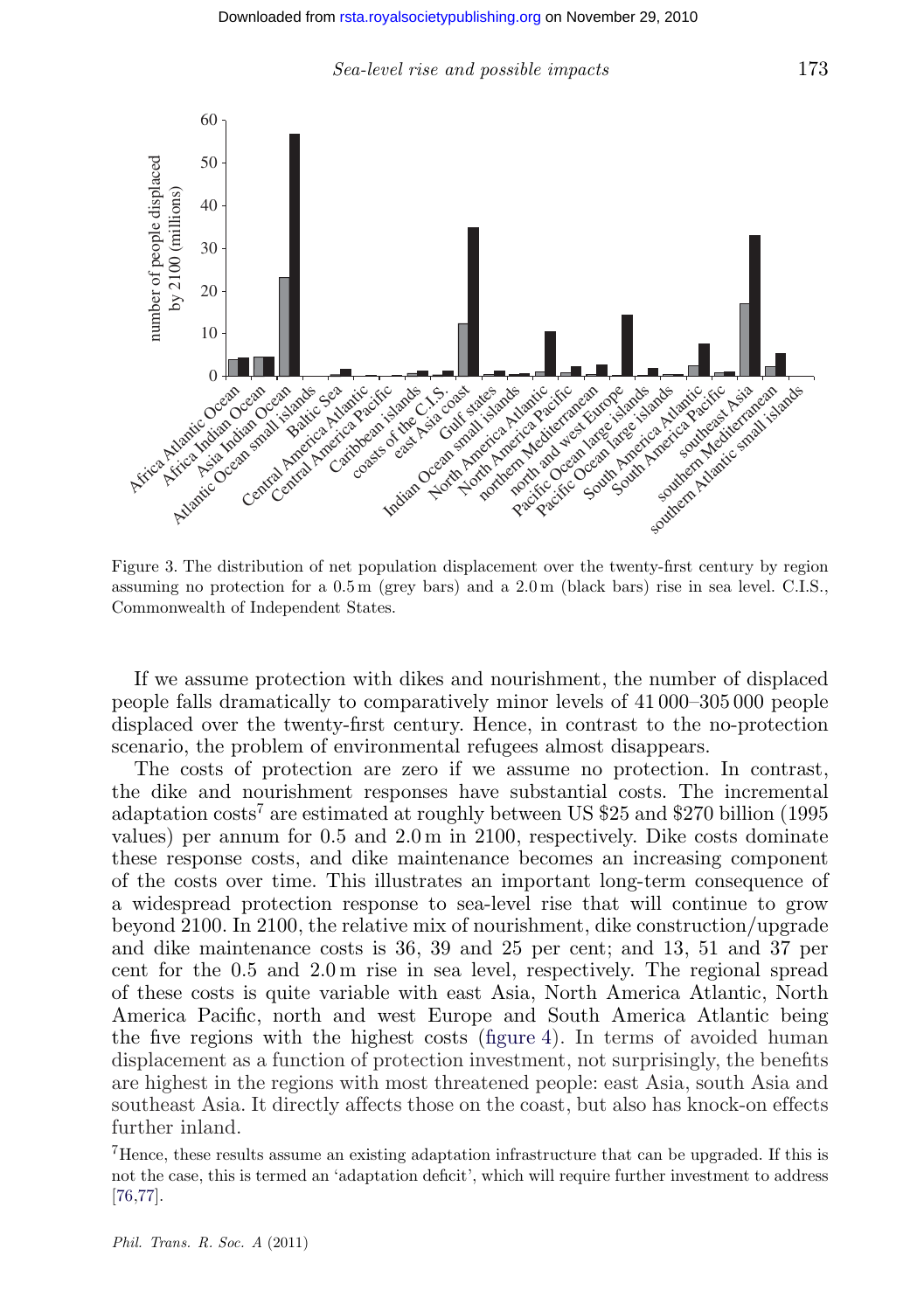<span id="page-14-0"></span>



Figure 4. The annual protection cost by coastal region in 2100, as a percentage of global protection investment for a 0.5 m (grey bars) and a 2.0 m (black bars) rise in sea level by 2100.

#### **4. Discussion**

Section 2 showed that a sea-level rise of between 0.5 and 2.0 m is not an implausible range of climate-induced global rise in sea level in a 4◦C world. Owing to our poor understanding of the underlying processes driving climateinduced sea-level rise, we cannot associate any likelihood with this range, and we conclude that rises above 0.5 m and especially 1 m by 2100 are possible, rather than inevitable. However, it is important to consider what would happen and what responses are available if such large changes did occur: in effect, there is a poorly understood potential for a high-consequence rise in global sea-level rise that is of significant interest to those concerned about coastal impacts and adaptation.

The results presented in §3 investigate the issue of impacts and adaptation assuming a rise in sea level between 0.5 and 2.0 m with or without upgraded protection by 2100. The results are indicative and are designed to provide an overview of their implications: they bracket the range of impacts and adaptation costs that might occur with intermediate sea-level-rise scenarios and partialprotection scenarios. They show that in addition to the uncertainty about sea-level rise, the outcome is very sensitive to our assumptions about protection. Without further upgrade to protection (no adaptation), sea-level rise will erode and more particularly flood and submerge extensive low-lying coastal areas displacing tens to millions of people or more by 2100. This would be a highly undesirable future world with many millions of forced environmental refugees owing to sea-level rise alone. In contrast, assuming a protection response, the impact of sea-level rise is mainly felt in terms of increasing protection costs. Hence, in developed coastal areas, a higher rise in sea level translates into a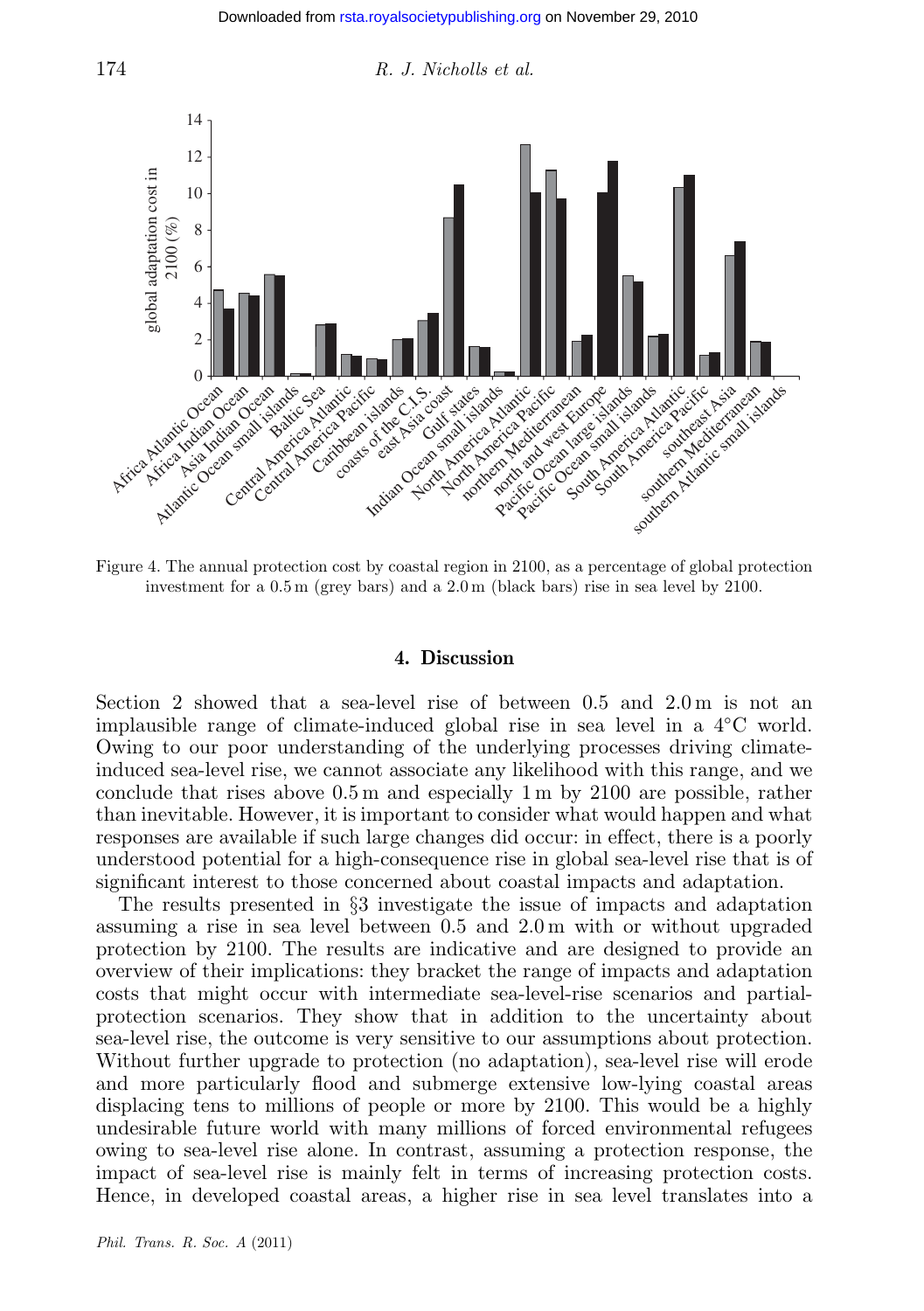larger protection cost. While the residual impacts would also rise, this is minor in magnitude when compared with a no-protection scenario (cf. [\[10\]](#page-18-0)), and this is not evaluated here. So in conclusion, there is great uncertainty about the magnitude and sources of impacts and costs under high sea-level-rise scenarios.

Climate mitigation remains a viable strategy to avoid the 4◦C world considered in this paper [\[78\]](#page-21-0). Reducing temperature rise reduces the magnitude of sea-level rise, although importantly, stabilizing global temperatures does not stabilize sea level. Rather, it stabilizes the rate of sea-level rise, a process that has been termed the 'commitment to sea-level rise' [\[5\]](#page-18-0). Hence, a need to adapt to sealevel rise would remain even under mitigation, and mitigation and adaptation policies are more effective when combined in coastal areas: mitigation reduces the rate of sea-level rise to a manageable level and adaptation is required for the remaining rise [\[2\]](#page-17-0). At present, the appropriate mix of mitigation and adaptation is not well understood, partly because scenarios of sea-level rise under different stabilization trajectories are poorly developed as already discussed, and partly because of uncertainty about adaptation. Combined with the uncertainties in sea level already discussed in §2, this is an important area for further research.

Without mitigation, the fundamentally different outcomes come down to how successful adaptation, and protection in particular, might be. While there is extensive literature in both the camps, which this paper has termed the 'pessimists' and the 'optimists', respectively, there has been little attempt to reconcile these two perspectives and really understand coastal adaptation as a systematic process [\[10,12\]](#page-18-0). The 'pessimists' seem to take it as read that adaptation will either fail or people will not even try to adapt. In contrast, the 'optimists' appear overly confident that benefit–cost approaches describe human behaviour in response to threats such as sea-level rise [\[3,](#page-17-0)[10\]](#page-18-0). Both views can find empirical evidence to support them. In particular, the response to relative sea-level rise in subsiding coastal cities support the optimist's perspective as they have all been protected, rather than fully or even partially abandoned. This includes cities in developing countries such as Bangkok in Thailand. However, adaptation failure cannot be ruled out, and major disasters such as Hurricane Katrina in 2005 and its impact on New Orleans certainly suggest caution. New Orleans' defences are now largely rebuilt and upgraded to a much higher standard than before Katrina at a cost of US \$15 billion [\[79\]](#page-21-0), but it is too early to assess the long-term effect of Katrina on the city (cf. [\[80\]](#page-21-0)). In more general terms, it is certainly plausible that extreme events can trigger a cycle of decline and ultimately coastal abandonment [\[81\]](#page-21-0). Much more research on adaptation in coastal areas, including protection, is required. Historical analogue studies could be especially valuable.

Vulnerability to sea-level rise is not uniform and small islands, Africa and south, southeast and east Asia are recognized as the most vulnerable regions [\[11\]](#page-18-0). This reflects their high and growing exposure and low adaptive capacity. These regions are the areas where protection is most likely to not occur or fail, and they collectively contain a significant proportion of potential environmental refugees, especially the Asian regions [\(figure 3\)](#page-13-0). Many of the people in Asia live in deltas, which are extensive and often subsiding coastal lowlands, amplifying global changes and making them more challenging environments for adaptation [\[47,48,](#page-20-0)[82\]](#page-21-0). Small islands have relatively small population and given that implementing protection could also present significant problems, forced abandonment seems a feasible outcome for small changes in sea level (e.g. [\[83\]](#page-21-0)).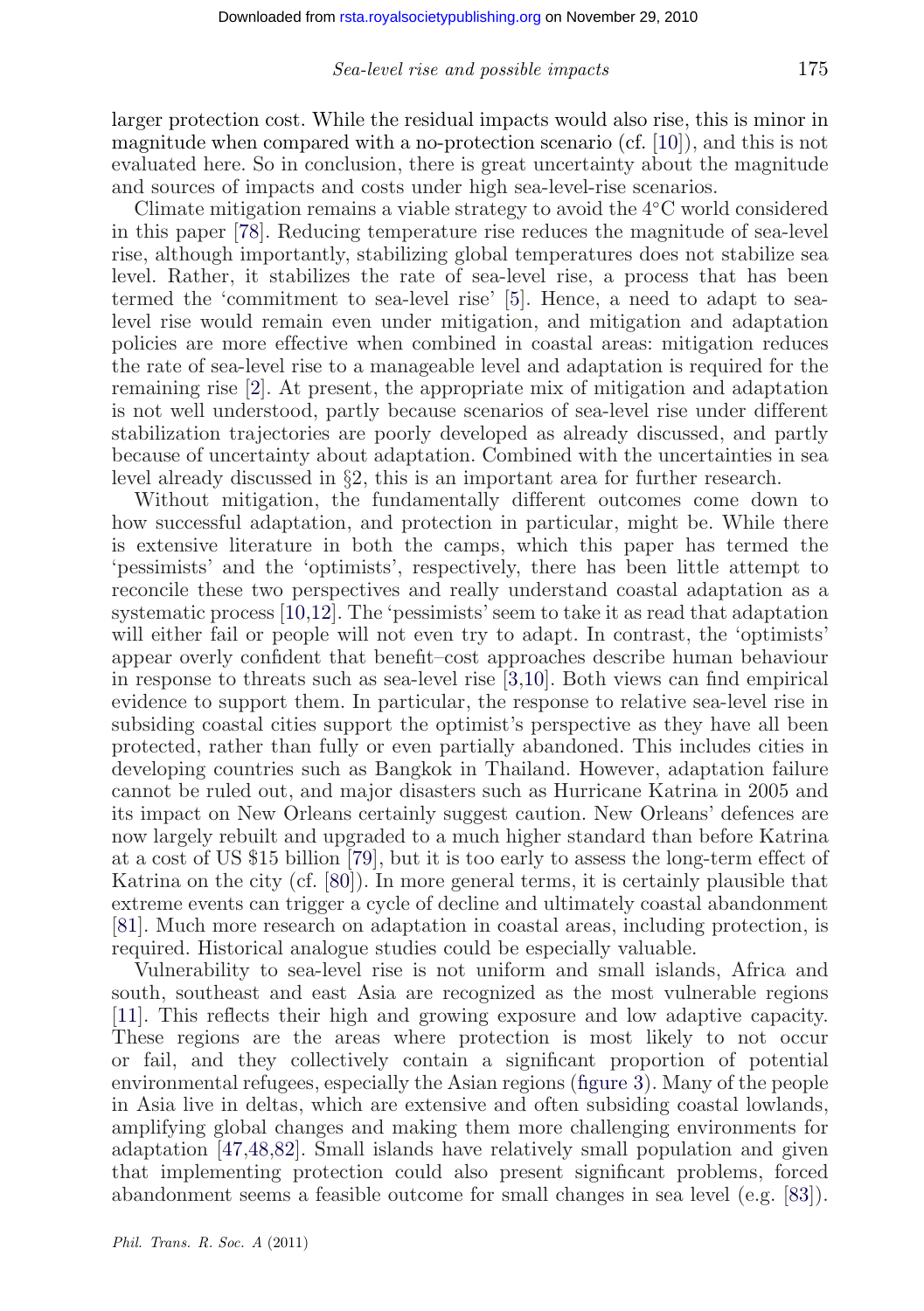Hence, the threats to these vulnerable regions provide some of the strongest arguments for mitigation to avoid a 4◦C world. In addition, adaptive capacity needs to be enhanced in these vulnerable regions, regardless of the magnitude of sea-level rise. Realistic assessments of responses are required across the spectrum of adaptation: at the extreme, planned retreat is to be preferred to forced abandonment.

To date, there are only two strategic attempts to plan long-term adaptation to sea-level rise and these are both in the developed world: (i) the Thames Estuary 2100 (TE2100) Project [\[33\]](#page-19-0), which considers flood management in London and its environs, and (ii) the Delta Commission [\[30\]](#page-19-0), which considers the future of The Netherlands under sea-level rise. As already noted, both studies were prepared to consider quite large rises in sea level—much larger rises than quantified in the IPCC AR4. In both cases, the problem was constructed as one where high uncertainty is inherent, and it is fundamental to evaluate the low-probability highconsequence scenarios. In TE2100, a scenario-neutral analysis was followed, where the flood-management system was tested against sea-level-rise scenarios of up to 5 m, without worrying about the timing of this rise. Hence, a progressive sequence of adaptation measures could be identified that would manage the range of sealevel rise. Issues of the timing of adaptation have been analysed subsequently. The Delta Commission took a slightly different approach and looked to 2200 and estimated that sea levels might be up to  $3.5 \text{ m}$  higher than today [\[31\]](#page-19-0). However, both studies came to the conclusion that improved/upgraded protection was the best approach in their study sites, although both projects aspire to work with, and mimic nature as much as possible within this goal. The principles illustrated here should be applied much more widely—coastal cities with a large exposure to flooding are widespread, especially in Asia and North America [\[73\]](#page-21-0). More generic analyses of adaptation are also useful such as the World Bank [\[77\]](#page-21-0) assessment of the economics of adaptation to climate change. Broad-scale studies could also be more developed, including responding to large rises in sea level as considered in this paper.

### **5. Conclusions**

Climate-induced rise of relative sea level during the twenty-first century could be larger than the widely reported absolute numbers published by the IPCC AR4 [\[5,18\]](#page-18-0), and a rise of up to 2 m is not implausible but of unquantifiable probability. In essence, there is a low-probability/high-consequence tail to the sea-level scenarios, although we have no basis to evaluate what that probability might be. While the IPCC AR4 report also acknowledges this fact, the presentation failed to communicate this important point effectively, and most readers of the IPCC assessments failed to notice this caveat concerning the published scenarios. From the perspective of those interested in impact and adaptation assessments, this is an important failure that we hope the next IPCC assessment will explicitly address.

Linking sea-level rise to temperature rise is difficult and there is not a simple relationship between the two factors. Hence, the sea-level-rise scenarios for a 4◦C rise in temperature is uncertain, and a 0.5–2.0 m global rise in sea level has been selected as a pragmatic range to associate with such a temperature rise.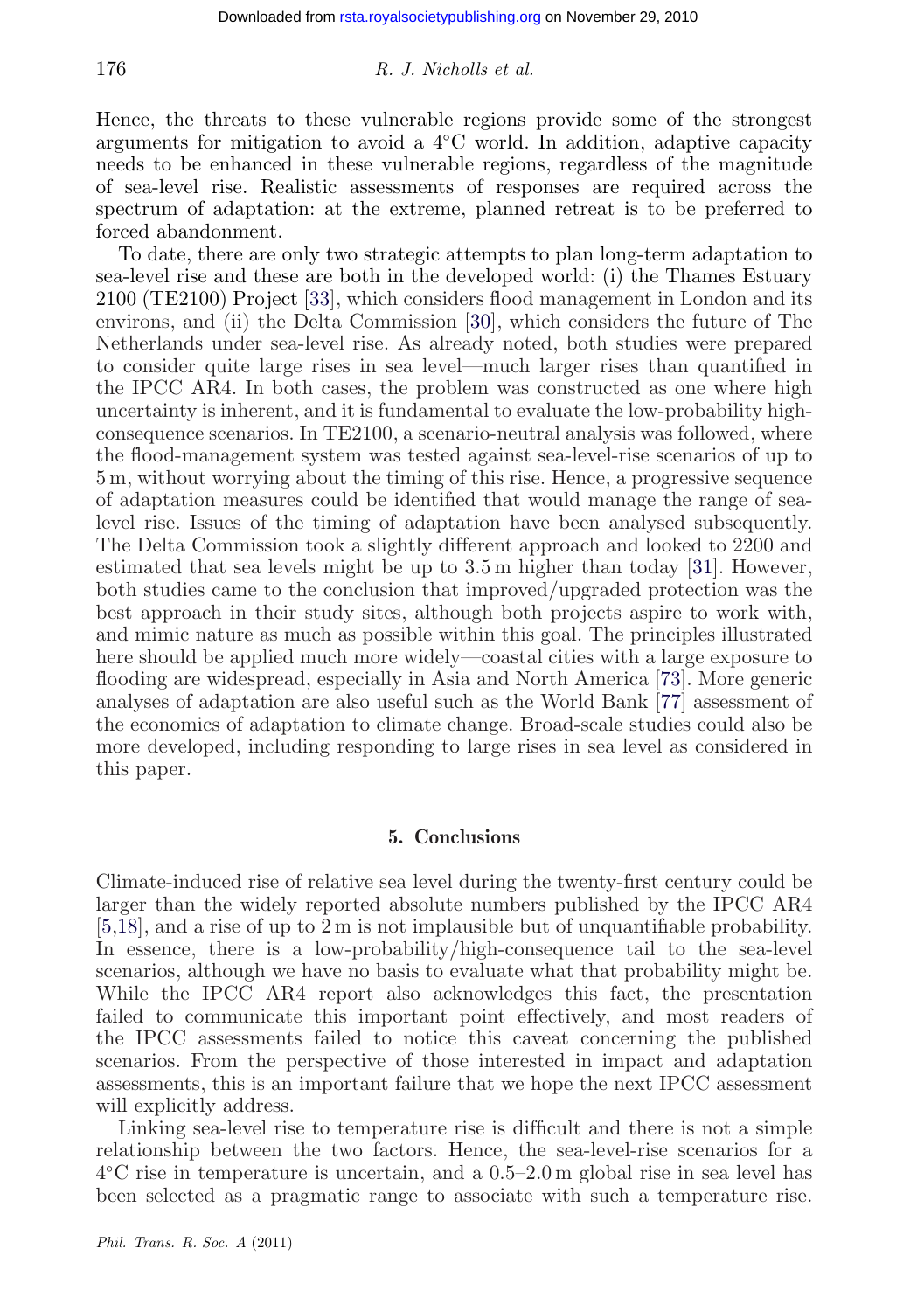<span id="page-17-0"></span>The human exposure is very large, reflecting the high population density in the coastal zone. Assuming no or failed adaptation, this exposure translates into catastrophic impacts with tens of millions or even more people being turned into environmental refugees owing to sea-level rise. In contrast, a protection response suggests that most of the threatened population would be protected, and the main consequence of a large rise in sea level is a larger investment in protection infrastructure. This analysis shows that it is incorrect to automatically assume a global-scale population displacement owing to a large rise in sea level, and coastal populations may have more choices than widely assumed. However, the more vulnerable locations such as small islands and populated deltas will be severely challenged by large rises in sea level, and the most appropriate adaptation responses, including protection, require more analysis.

Nicholls *et al.* [2] argued that the response to sea-level rise required a combination of adaptation for the inevitable rise, and mitigation to limit the inevitable rise of sea level to manageable magnitudes. This reflects the large inertia of sea-level rise, which means stabilizing global temperature in order to stabilize the rate of rise. Even so, rising sea levels will continue for centuries into the future. This analysis supports this view, as adaptation is more likely to succeed for smaller rises in sea level consistent with stringent mitigation. Better quantification of future sea levels and their links to temperature rise, including the role of the large ice sheets, is clearly important. Coastal adaptation requires more planning and there will be a debate about what allowances should be made for sea-level rise. The long-term vision of the Thames Estuary 2100 project [\[33\]](#page-19-0) and the Delta Commission [\[30\]](#page-19-0) are to be commended. These schemes are establishing a flexible approach to management where there is some upgrading of defences and a logical sequence of additional measures to reduce risk. This will be combined with monitoring of sea level so that the timing of further upgrades can be optimized. This type of adaptation planning needs to be applied much more widely in terms of developing a coherent strategy to deal with an uncertain rise in sea level over the next 100–200 years.

R.J.N. and S.B. were partly supported by the UK Natural Environment Research Council (NERC), under the QUEST programme (grant number NE/E001882/1). R.J.N., S.B., J.H. and R.S.J.T. were partly supported by the European Commission (DG Research) Seventh Framework Programme, as part of the Climate Cost Project (Full Costs of Climate Change, grant agreement 212774), [www.climatecost.eu.](http://www.climatecost.eu) N.M. and P.V. were supported by the Dutch KB2 programme 'IPOP Zee en Kust'. J.A.L. and D.d.G. were supported by the Joint DECC/Defra Met Office Hadley Centre Climate Programme (GA01101).

#### **References**

- 1 McGranahan, G., Balk, D. & Anderson, B. 2007 The rising tide: assessing the risks of climate change and human settlements in low elevation coastal zones. *Environ. Urbanisation* **19**, 17–37. [\(doi:10.1177/0956247807076960\)](http://dx.doi.org/10.1177/0956247807076960)
- 2 Nicholls, R. J., Wong, P. P., Burkett, V. R., Codignotto, J. O., Hay, J. E., McLean, R. F., Ragoonaden, S. & Woodroffe, C. D. 2007 Coastal systems and low-lying areas. In *Climate change 2007: impacts, adaptation and vulnerability*. *Contribution of Working Group II to the Fourth Assessment Report of the Intergovernmental Panel on Climate Change* (eds M. L. Parry, O. F. Canziani, J. P. Palutikof, P. J. van der Linden & C. E. Hanson), pp. 315–357. Cambridge, UK: Cambridge University Press.
- 3 Nicholls, R. J., Hanson, S., Herweijer, C., Patmore, N., Hallegatte, S., Corfee-Morlot, J., Chateau, J. & Muir-Wood, R. 2008 Ranking port cities with high exposure and vulnerability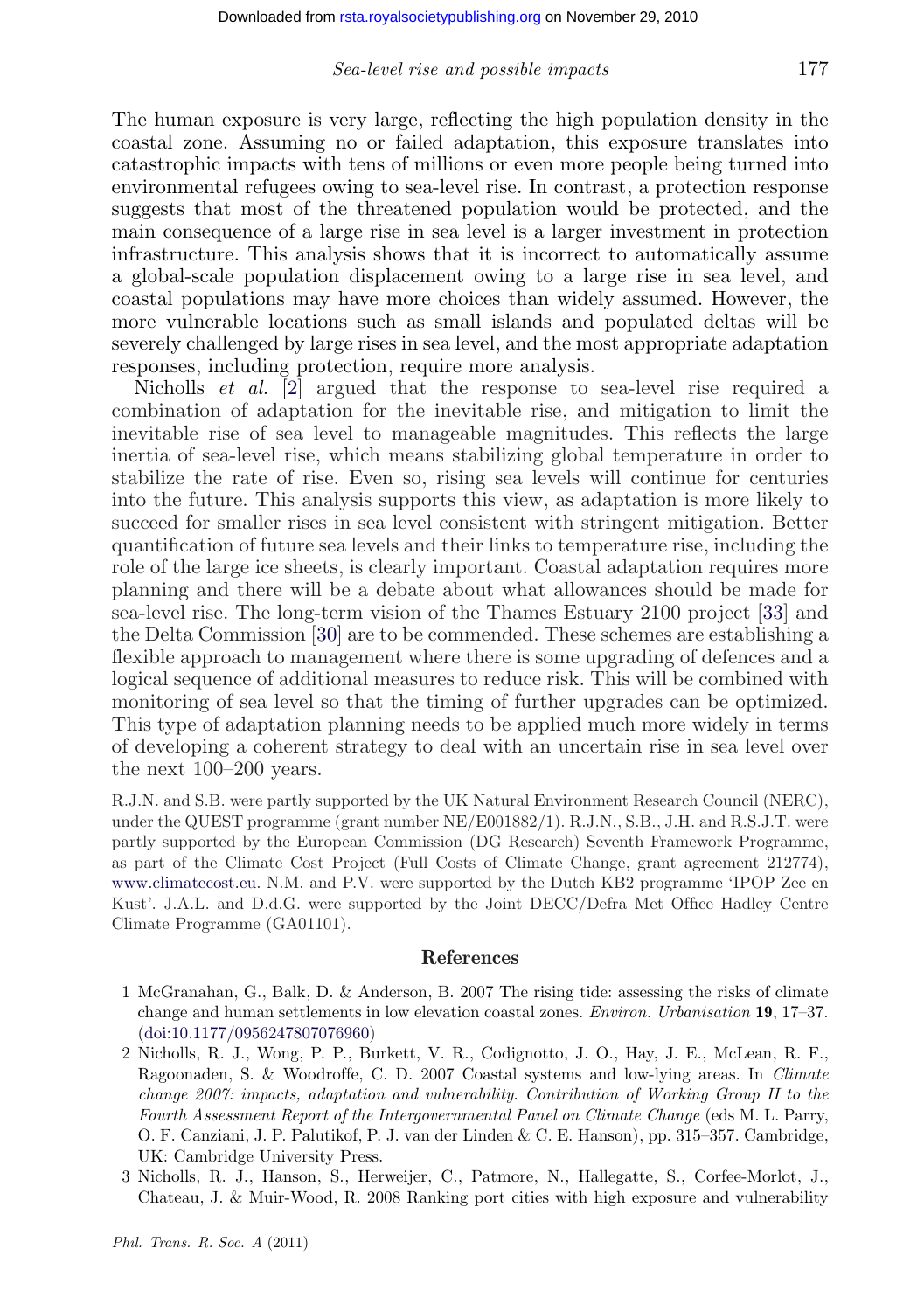to climate extremes: exposure estimates. Environment working paper no. 1. Organization for Economic Co-operation and Development, Paris.

- 4 Mimura, N., Nurse, L., McLean, R. F., Agard, J., Briguglio, L., Lefale, P., Payet, R. & Sem, G. 2007 Small islands. In *Climate change 2007: impacts, adaptation and vulnerability. Contribution of Working Group II to the Fourth Assessment Report of the Intergovernmental Panel on Climate Change* (eds M. L. Parry, O. F. Canziani, J. P. Palutikof, P. J. van der Linden & C. E. Hanson), pp. 687–716. Cambridge, UK: Cambridge University Press.
- 5 Meehl, G. A. *et al*. 2007 Global climate projections. In *Climate change 2007: the physical science basis. Contribution of Working Group I to the Fourth Assessment Report of the Intergovernmental Panel on Climate Change* (eds S. Solomon, D. Qin, M. Manning, Z. Chen, M. Marquis, K. B. Averyt, M. Tignor & H. L. Miller), pp. 433–497. Cambridge, UK: Cambridge University Press.
- 6 Vermeer, M. & Rahmstorf, S. 2009 Global sea level linked to global temperature. *Proc. Natl Acad. Sci. USA* **106**, 21 527–21 532. [\(doi:10.1073/pnas.0907765106\)](http://dx.doi.org/10.1073/pnas.0907765106)
- 7 Grinsted, A., Moore, J. C. & Jevrejeva, S. 2009 Reconstructing sea level from paleo and projected temperatures 200 to 2100 AD. *Clim. Dyn.* **34**, 461–472. [\(doi:10.1007/s00382-](http://dx.doi.org/10.1007/s00382-008-0507-2) [008-0507-2\)](http://dx.doi.org/10.1007/s00382-008-0507-2)
- 8 Klein, R. J. T., Nicholls, R. J., Ragoonaden, S., Capobianco, M., Aston, J. & Buckley, E. H. 2001 Technological options for adaptation to climate change in coastal zone. *J. Coastal Res.* **17**, 531–543.
- 9 Sugiyama, M., Nicholls, R. J., Vafeidis, A. T. 2008 Estimating the economic cost of sea-level rise. MIT global change joint program publications, report no. 156. See [http://mit.edu/global](http://mit.edu/globalchange/www/MITJPSPGC_Rpt156.pdf) [change/www/MITJPSPGC\\_Rpt156.pdf.](http://mit.edu/globalchange/www/MITJPSPGC_Rpt156.pdf)
- 10 Anthoff, D., Nicholls, R. J. & Tol, R. S. J. 2010 The economic impact of substantial sea-level rise. *Mitigation Adaptation Strat. Glob. Change* **15**, 321–335. [\(doi:10.1007/s11027-010-9220-7\)](http://dx.doi.org/10.1007/s11027-010-9220-7)
- 11 Nicholls, R. J. & Cazenave, A. 2010 Sea-level rise and its impact on coastal zones. *Science* **328**, 1517–1520. [\(doi:10.1126/science.1185782\)](http://dx.doi.org/10.1126/science.1185782)
- 12 Nicholls, R. J. & Tol, R. S. J. 2006 Impacts and responses to sea-level rise: a global analysis of the SRES scenarios over the twenty-first century. *Phil. Trans. R. Soc. A* **364**, 1073–1095. [\(doi:10.1098/rsta.2006.1754\)](http://dx.doi.org/10.1098/rsta.2006.1754)
- 13 DINAS-COAST Consortium. 2006 *DIVA 1.5.5.* Potsdam, Germany: Potsdam Institute for Climate Impact Research (on CD-ROM).
- 14 Solomon, S., Qin, D., Manning, M., Chen, Z., Marquis, M., Averyt, K. B., Tignor, M. & Miller, H. L. (eds) 2007 *Climate change 2007: the physical science basis. Contribution of Working Group I to the Fourth Assessment Report of the Intergovernmental Panel on Climate Change*. Cambridge, UK: Cambridge University Press.
- 15 Rignot, E., Bamber, J. L., van den Broeke, M. R., Davis, C., Li, Y., van de Berg, W. J. & van Meijgaard, E. 2008 Recent Antarctic ice mass loss from radar interferometry and regional climate modelling. *Nat. Geosci.* **1**, 106–110. [\(doi:10.1038/ngeo102\)](http://dx.doi.org/10.1038/ngeo102)
- 16 van de Wal, R. S. W., Boot, W., van den Broeke, M. R., Smeets, C. J. P. P., Reijmer, C. H., Donker, J. J. A. & Oerlemans, J. 2008 Large and rapid melt-induced velocity changes in the ablation zone of the Greenland ice sheet. *Science* **321**, 111–113. [\(doi:10.1126/science.1158540\)](http://dx.doi.org/10.1126/science.1158540)
- 17 Kerr, R. A. 2009 Galloping glaciers of Greenland have reined themselves in. *Science* **323**, 458. [\(doi:10.1126/science.323.5913.458a\)](http://dx.doi.org/10.1126/science.323.5913.458a)
- 18 Intergovernmental Panel on Climate Change (IPCC). 2007 *Climate change 2007: synthesis report. Contribution of Working Groups I, II and III to the Fourth Assessment Report of the Intergovernmental Panel on Climate Change.* Geneva, Switzerland: IPCC.
- 19 Bindoff, N. L. *et al*. 2007 Observations: oceanic climate change and sea level. In *Climate change 2007: the physical science basis. Contribution of Working Group I to the Fourth Assessment Report of the Intergovernmental Panel on Climate Change* (eds S. Solomon, D. Qin, M. Manning, Z. Chen, M. Marquis, K. B. Averyt, M. Tignor & H. L. Miller), pp. 385–432. Cambridge, UK: Cambridge University Press.
- 20 Rahmstorf, S., Cazenave, A., Church, J., Hansen, J., Keeling, R., Parker, D. & Somerville, R. 2007 Recent climate observations compared to projections. *Science* **316**, 709. [\(doi:10.1126/](http://dx.doi.org/10.1126/science.1136843) [science.1136843\)](http://dx.doi.org/10.1126/science.1136843)

<span id="page-18-0"></span>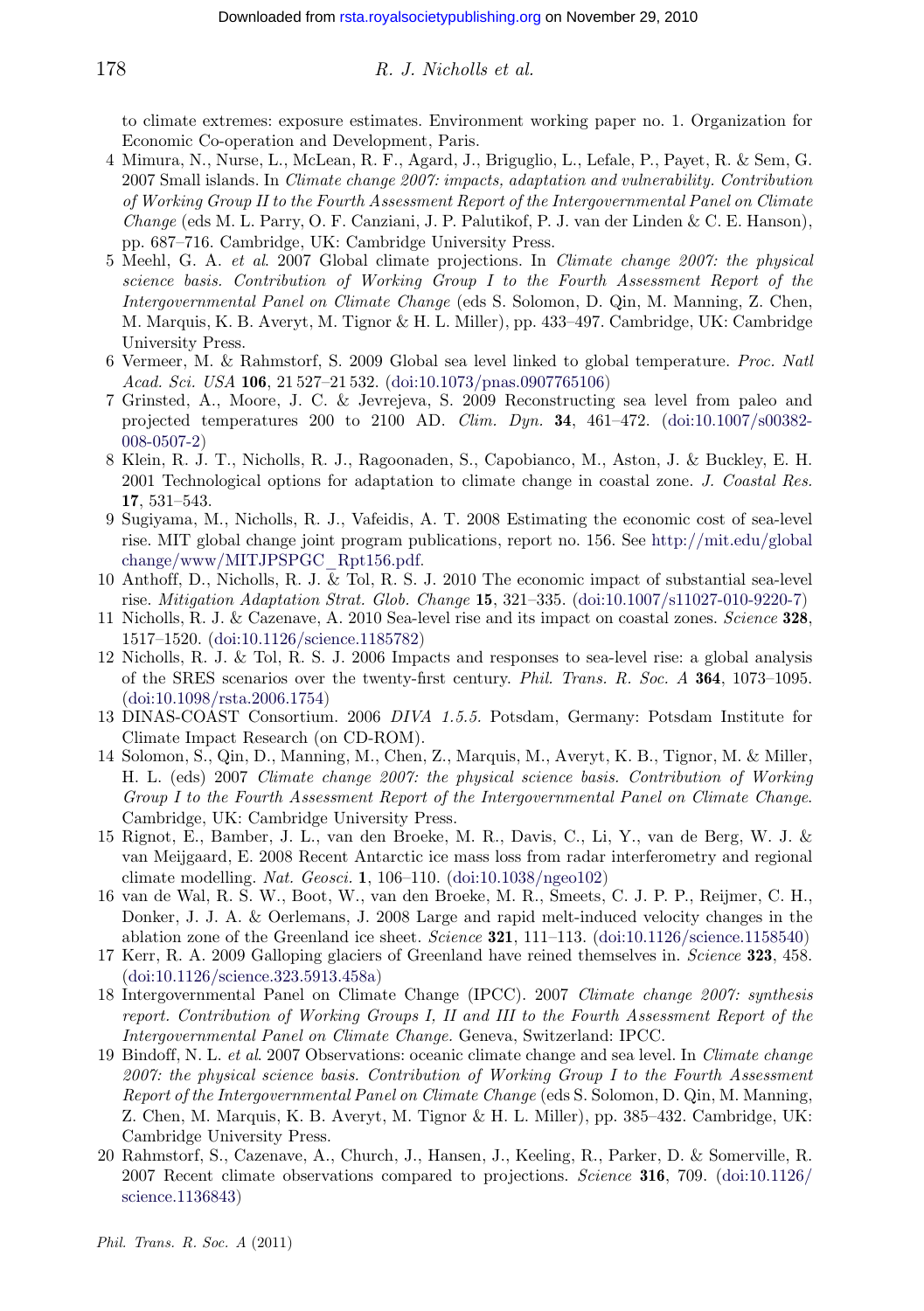- <span id="page-19-0"></span>22 Pfeffer, W., Harper, J. & O'Neel, S. 2008 Kinematic constraints on glacier contributions to 21st-century sea-level rise. *Science* **321**, 1340–1343. [\(doi:10.1126/science.1159099\)](http://dx.doi.org/10.1126/science.1159099)
- 23 Jansen, E. *et al*. 2007 Palaeoclimate. In *Climate change 2007: the physical science basis. Contribution of Working Group I to the Fourth Assessment Report of the Intergovernmental Panel on Climate Change* (eds S. Solomon, D. Qin, M. Manning, Z. Chen, M. Marquis, K. B. Averyt, M. Tignor & H. L. Miller), pp. 433–497. Cambridge, UK: Cambridge University Press.
- 24 Fleming, K. & Lambeck, K. 2004 Constraints on the Greenland ice sheet since the last Glacial maximum from sea-level observations and glacial-rebound models. *Q. Sci. Rev.* **23**, 1053–1077. [\(doi:10.1016/j.quascirev.2003.11.001\)](http://dx.doi.org/10.1016/j.quascirev.2003.11.001)
- 25 Willerslev, E. *et al*. 2007 Ancient biomolecules from deep ice cores reveal a forested southern Greenland. *Science* **317**, 111–114. [\(doi:10.1126/science.1141758\)](http://dx.doi.org/10.1126/science.1141758)
- 26 Kopp, R., Simons, F., Mitrovica, J., Maloof, A. & Oppenheimer, M. 2009 Probabilistic assessment of sea level during the last interglacial stage. *Nature* **462**, 863–867. [\(doi:10.1038/](http://dx.doi.org/10.1038/nature08686) [nature08686\)](http://dx.doi.org/10.1038/nature08686)
- 27 Rohling, E., Grant, K., Hemleben, C., Siddall, M., Hoogakker, B., Bolshaw, M. & Kucera, M. 2008 High rates of sea-level rise during the last interglacial period. *Nat. Geosci.* **1**, 38–42. [\(doi:10.1038/ngeo.2007.28\)](http://dx.doi.org/10.1038/ngeo.2007.28)
- 28 Rahmstorf, S. 2007 A semi-empirical approach to projecting future sea-level rise. *Science* **315**, 368–370. [\(doi:10.1126/science.1135456\)](http://dx.doi.org/10.1126/science.1135456)
- 29 Lowe, J. A. & Gregory, J. M. 2010 A sea of uncertainty. *Nat. Climate Rep.* **4**, 42–43. [\(doi:10.1038/climate.2010.30\)](http://dx.doi.org/10.1038/climate.2010.30)
- 30 Delta Commission. 2008 Working together with water. A living land builds for its future. Findings of the Deltacommissie 2008. See [http://www.deltacommissie.com/doc/deltareport\\_](http://www.deltacommissie.com/doc/deltareport_full.pdf) [full.pdf.](http://www.deltacommissie.com/doc/deltareport_full.pdf)
- 31 Vellinga, P. *et al*. 2008 Exploring high-end climate change scenarios for flood protection of The Netherlands. International Scientific Assessment carried out at request of the Delta Committee. Scientific report WR-2009-05. KNMI, Alterra, The Netherlands. See [http://www.knmi.nl/](http://www.knmi.nl/bibliotheek/knmipubWR/WR2009-05.pdf) [bibliotheek/knmipubWR/WR2009-05.pdf.](http://www.knmi.nl/bibliotheek/knmipubWR/WR2009-05.pdf)
- 32 Vaughan, D. G. & Spouge, J. R. 2002 Risk estimation of collapse of the west Antarctic ice sheet. *Clim. Change* **52**, 65–91. [\(doi:10.1023/A:1013038920600\)](http://dx.doi.org/10.1023/A:1013038920600)
- 33 Lowe, J. A. *et al*. 2009 *UK Climate projections science report: marine and coastal projections*. Exeter, UK: Met Office Hadley Centre. See [http://ukclimateprojections.defra.gov.uk/images/](http://ukclimateprojections.defra.gov.uk/images/stories/marine_pdfs/UKP09_Marine_report.pdf) [stories/marine\\_pdfs/UKP09\\_Marine\\_report.pdf.](http://ukclimateprojections.defra.gov.uk/images/stories/marine_pdfs/UKP09_Marine_report.pdf)
- 34 Mitrovica, J. X., Gomez, N. & Clark, P. U. 2009 The sea-level fingerprint of west Antarctic collapse. *Science* **32**3, 753. [\(doi:10.1126/science.1166510\)](http://dx.doi.org/10.1126/science.1166510)
- 35 Gregory, J. M., Huybrechts, P. & Raper, S. C. B. 2004 Threatened loss of the Greenland ice-sheet. *Nature* **428**, 616. [\(doi:10.1038/428616a\)](http://dx.doi.org/10.1038/428616a)
- 36 Hansen, J. E. 2007 Scientific reticence and sea level rise. *Environ. Res. Lett.* **2**, 024002. [\(doi:10.1088/1748-9326/2/2/024002\)](http://dx.doi.org/10.1088/1748-9326/2/2/024002)
- 37 Ridley, J., Gregory, J. M., Huybrechts, P. & Lowe, J. A. In press. Thresholds for irreversible decline of the Greenland ice sheet. *Clim. Dyn.* [\(doi:10.1007/s00382-009-0646-0\)](http://dx.doi.org/10.1007/s00382-009-0646-0)
- 38 Lenton, T. M., Held, H., Kriegler, E., Hall, J. W., Lucht, W., Rahmstorf, S. & Schellnhuber, H. J. 2008 Tipping elements in the Earth's climate system. *Proc. Natl Acad. Sci. USA* **105**, 1786–1793. [\(doi:10.1073/pnas.0705414105\)](http://dx.doi.org/10.1073/pnas.0705414105)
- 39 Oppenheimer, M. & Alley, R. B. 2004 The west Antarctic ice sheet and long term climate policy. *Clim. Change* **64**, 1–10. [\(doi:10.1023/B:CLIM.0000024792.06802.31\)](http://dx.doi.org/10.1023/B:CLIM.0000024792.06802.31)
- 40 Vaughan, D. G., Marshall, G. J., Connolley, W. M., Parkinson, C., Mulvaney, R., Hodgson, D. A., King, J. C., Pudsey, C. J. & Turner, J. 2003 Recent rapid regional climate warming on the Antarctic Peninsula. *Clim. Change* **60**, 243–274. [\(doi:10.1023/A:1026021217991\)](http://dx.doi.org/10.1023/A:1026021217991)
- 41 Vaughan, D. G. 2008 West Antarctic ice sheet collapse—the fall and rise of a paradigm. *Clim. Change* **91**, 65–79. [\(doi:10.1007/s10584-008-9448-3\)](http://dx.doi.org/10.1007/s10584-008-9448-3)
- 42 Lowe, J. A. & Gregory, J. M. 2006 Understanding projections of sea level rise in a Hadley centre coupled climate model. *J. Geophys. Res.* **111**, C11014. [\(doi:10.1029/2005JC003421\)](http://dx.doi.org/10.1029/2005JC003421)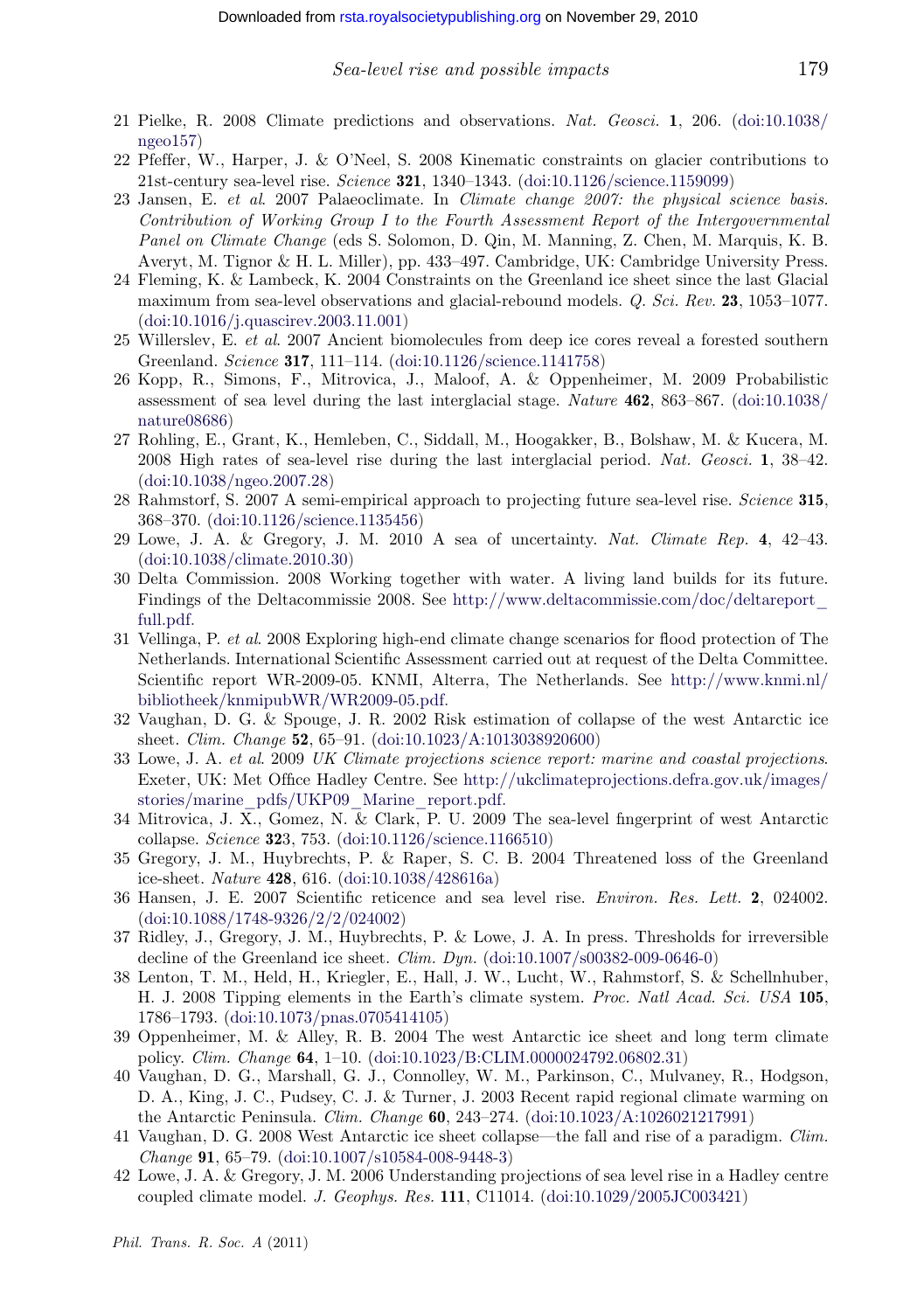- 43 Pardaens, A. K., Gregory, J. M. & Lowe, J. A. In press. A model study of factors influencing projected changes in regional sea level over the twenty-first century. *Clim. Dyn.* [\(doi:10.1007/](http://dx.doi.org/10.1007/s00382-009-0738-x) [s00382-009-0738-x\)](http://dx.doi.org/10.1007/s00382-009-0738-x)
- 44 Mitrovica, J. X., Tamisiea, M. E., Davis, J. L. & Milne, G. A. 2001 Recent mass balance of polar ice sheets inferred from patterns of global sea level change. *Nature* **409**, 1026–1029. [\(doi:10.1038/35059054\)](http://dx.doi.org/10.1038/35059054)
- 45 Clark, P. U., Mitrovica, J. X., Milne, G. A. & Tamisiea, M. E. 2002 Sea-level fingerprinting as a direct test for the source of global melt water pulse 1A. *Science* **295**, 2438–2441. [\(doi:10.1126/science.1068797\)](http://dx.doi.org/10.1126/science.1068797)
- 46 Milne, G. A., Gehrels, W. R., Hughes, C. W. & Tamisiea, M. E. 2009 Identifying the causes for sea-level change. *Nat. Geosci.* **2**, 471–478. [\(doi:10.1038/NGEO544\)](http://dx.doi.org/10.1038/NGEO544)
- 47 Ericson, J. P., Vorosmarty, C. J., Dingman, S. L., Ward, L. G. & Meybeck, M. 2006 Effective sea-level rise and deltas: causes of change and human dimension implications. *Glob. Planet Change* **50**, 63–82. [\(doi:10.1016/j.gloplacha.2005.07.004\)](http://dx.doi.org/10.1016/j.gloplacha.2005.07.004)
- 48 Syvitski, J. P. M. *et al*. 2009 Sinking deltas due to human activities. *Nat. Geosci.* **2**, 681–686. [\(doi:10.1038/ngeo629\)](http://dx.doi.org/10.1038/ngeo629)
- 49 Peltier, W. R. 2000 Global glacial isostatic adjustment and modern instrumental records of relative sea level history. In *Sea level rise: history and consequences* (eds B. C. Douglas, M. S. Kearny & S. P. Leatherman), pp. 65–95. San Diego, CA: Academic Press.
- 50 Peltier, W. R. 2000 ICE4G (VM2) Glacial isostatic adjustment corrections. In *Sea level rise: history and consequences* (eds B. C. Douglas, M. S. Kearny & S. P. Leatherman). San Diego, CA: Academic Press.
- 51 Pardaens, A. K., Lowe, J. A., Brown, S., Nicholls, R. J. & de Gusmão, D. Submitted. Sea-level rise projections under a future scenario with large greenhouse gas emission reductions. *Geophys. Res. Lett*.
- 52 Brown, S., Nicholls, R. J., Lowe, J. A. & Hinkel, J. In preparation. Spatial variations in sea level rise and global impacts: an application of DIVA.
- 53 Nakicenovic, N. & Swart, R. (eds) 2000 *Emissions scenarios. Special Report of Working Group III of the Intergovernmental Panel on Climate Change*. Cambridge, UK: Cambridge University Press.
- 54 Hinkel, J. & Klein, R. J. T. 2009 Integrating knowledge to assess coastal vulnerability to sea-level rise: The development of the DIVA tool. *Glob. Environ. Change* **19**, 384–395. [\(doi:10.1016/j.gloenvcha.2009.03.002\)](http://dx.doi.org/10.1016/j.gloenvcha.2009.03.002)
- 55 Dasgupta, S., Laplante, B., Meisner, C. Wheeler, D. & Yan, J. 2009 The impact of sea level rise on developing countries: a comparative analysis. *Clim. Change* **93**, 379–388. [\(doi:10.1007/](http://dx.doi.org/10.1007/s10584-008-9499-5) [s10584-008-9499-5\)](http://dx.doi.org/10.1007/s10584-008-9499-5)
- 56 Tol, R. S. J. *et al.* In preparation. Flooding and sea level rise: an application of DIVA.
- 57 Hinkel, J. *et al.* In preparation. A global analysis of coastal erosion of beaches due to sea-level rise: an application of DIVA.
- 58 Vafeidis, A. T., Nicholls, R. J., McFadden, L., Tol, R. S. J., Hinkel, J., Spencer, T., Grashoff, P. S., Boot, G. & Klein, R. 2008 A new global coastal database for impact and vulnerability analysis to sea-level rise. *J. Coastal Res.* **24**, 917–924. [\(doi:10.2112/06-0725.1\)](http://dx.doi.org/10.2112/06-0725.1)
- 59 Zhang, K., Douglas, B. C. & Leatherman, S. P. 2004 Global warming and coastal erosion. *Clim. Change* **64**, 41–58. [\(doi:10.1023/B:CLIM.0000024690.32682.48\)](http://dx.doi.org/10.1023/B:CLIM.0000024690.32682.48)
- 60 Stive, M. J. F. 2004 How important is global warming for coastal erosion? *Clim. Change* **64**, 27–39. [\(doi:10.1023/B:CLIM.0000024785.91858.1d\)](http://dx.doi.org/10.1023/B:CLIM.0000024785.91858.1d)
- 61 van Goor, M., Zitman, T., Wang, Z. & Stive, M. 2003 Impact of sea-level rise on the morphological equilibrium state of tidal inlets. *Mar. Geol.* **202**, 211–227. [\(doi:10.1016/](http://dx.doi.org/10.1016/S0025-3227(03)00262-7) [S0025-3227\(03\)00262-7\)](http://dx.doi.org/10.1016/S0025-3227(03)00262-7)
- 62 van Koningsveld, M., Mulder, J. P. M., Stive, M. J. F., van der Valk, L. & van der Weck, L. W. 2008 Living with sea-level rise and climate change: a case study of The Netherlands. *J. Coastal Res.* **24**, 367–379. [\(doi:10.2112/07A-0010.1\)](http://dx.doi.org/10.2112/07A-0010.1)
- 63 Zhang, K., Douglas, B. C. & Leatherman, S. P. 2000 Twentieth-century storm activity along the US east coast. *J. Clim.* **13**, 1748–1761. [\(doi:10.1175/1520-0442\(2000\)013<1748:TCSAAT>](http://dx.doi.org/10.1175/1520-0442(2000)013<1748:TCSAAT>2.0.CO;2) [2.0.CO;2\)](http://dx.doi.org/10.1175/1520-0442(2000)013<1748:TCSAAT>2.0.CO;2)

<span id="page-20-0"></span>